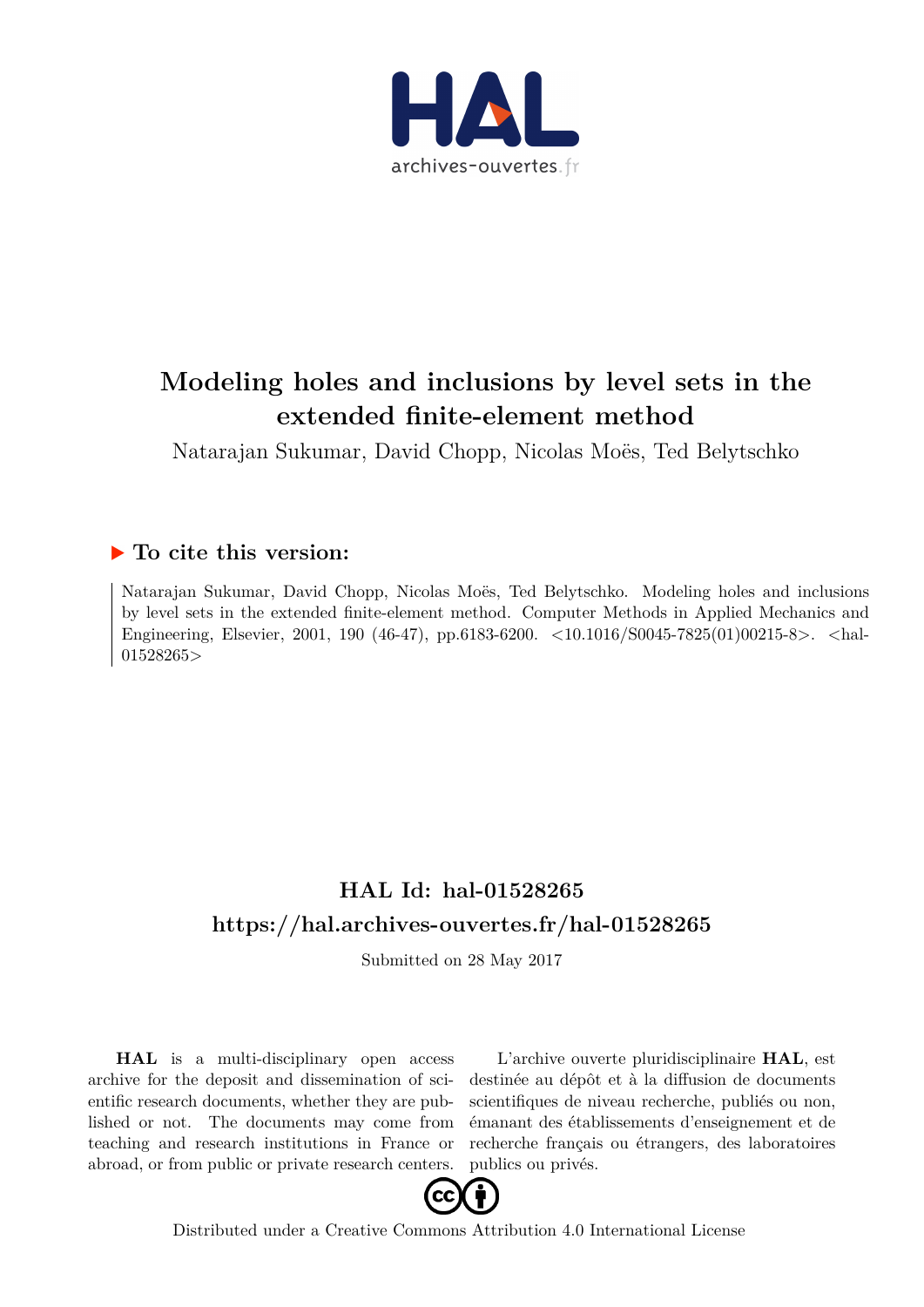# Modeling holes and inclusions by level sets in the extended finite-element method

N. Sukumar<sup>a,\*</sup>, D.L. Chopp<sup>b</sup>, N. Moës<sup>c</sup>, T. Belytschko<sup>c</sup>

<sup>a</sup> Department of Civil Engineering, Northwestern University, Evanston, IL 60208, USA

<sup>b</sup> Department of Engineering Sciences and Applied Mathematics, Northwestern University, Evanston, IL 60208, USA <sup>c</sup> Department of Mechanical Engineering, Northwestern University, Evanston, IL 60208, USA

A methodology to model arbitrary holes and material interfaces (inclusions) without meshing the internal boundaries is proposed. The numerical method couples the level set method (S. Osher, J.A. Sethian, J. Comput. Phys. 79 (1) (1988) 12) to the extended finiteelement method (X-FEM) (N. Moës, J. Dolbow, T. Belytschko, Int. J. Numer. Methods Engrg. 46 (1) (1999) 131). In the X-FEM, the finite-element approximation is enriched by additional functions through the notion of partition of unity. The level set method is used for representing the location of holes and material interfaces, and in addition, the level set function is used to develop the local enrichment for material interfaces. Numerical examples in two-dimensional linear elastostatics are presented to demonstrate the accuracy and potential of the new technique. © 2001 Elsevier Science B.V. All rights reserved.

Keywords: Extended finite-element method; Level set method; Voids; Material interface; Elastic inclusion

#### 1. Introduction

Defects such as pores, cracks, and inclusions are important to the structural integrity and durability of components. For example, material interfaces in composites are modeled to predict the mechanical behavior and to establish macroscopic material properties. The accurate modeling of voids and inclusions is hence of interest to both the theorist and the practitioner. In finite-element methods, the mesh is required to conform to internal boundaries in the model. Although mesh generation is very well established in two dimensions, meshing arbitrary number and distribution of defects and inclusions is still a time-consuming and burdensome task.

In this paper, we describe the modeling of internal boundaries from a different viewpoint, by using the level set method within the framework of the extended finite-element method (X-FEM) [8]. In the X-FEM, the finite-element approximation is enriched by additional functions through the notion of partition of unity [7]. The recognition and use of partition of unity enrichment strategy to solve boundary-value problems with internal boundaries is due to Oden and co-workers  $[4,5,9,10]$  – the numerical technique was coined as the generalized finite-element method (GFEM). Strouboulis et al. [14] used local enrichment functions in the GFEM for modeling re-entrant corners in two dimensions, and in [15], enrichment functions for holes are proposed.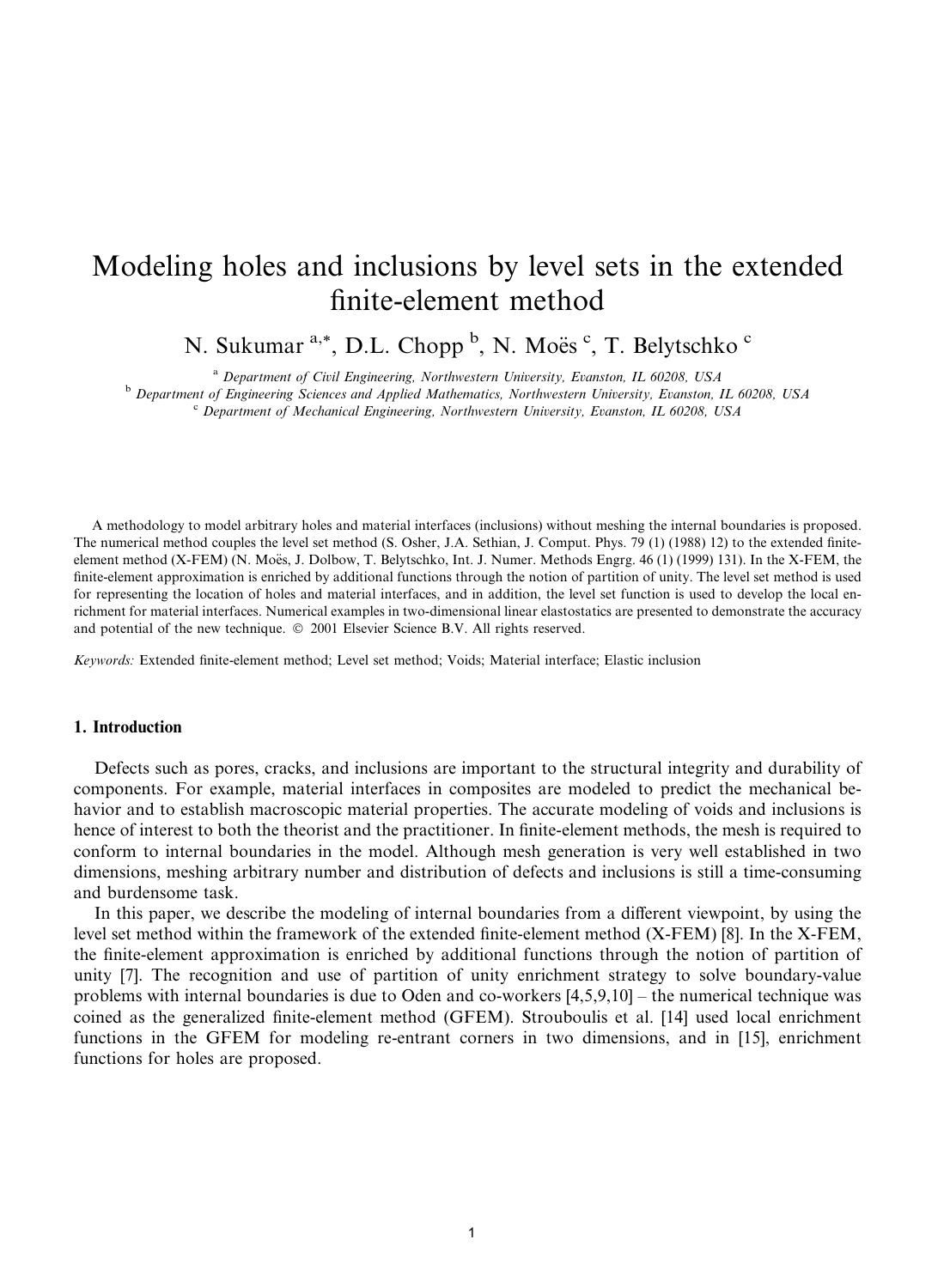In the X-FEM, the additional functions are used to model cracks, voids or inhomogeneities, and also to improve accuracy in problems where some aspects of the functional behavior of the solution field are known a priori. As opposed to the GFEM in which the analytical solution of a given boundary-value problem is embedded into the finite-element space, in the X-FEM the proximity to the finite-element method is consistently sought by carrying out only the requisite enrichment to model the internal boundary (crack or inclusion) of interest. The GFEM is amenable to accurate numerical solutions with coarse meshes and provides the capability of  $p$ -type adaptivity. In the X-FEM, less dependence on known closed-form solutions is emphasized which provides for greater flexibility to solve a wider range of problems. For a few applications in the above spirit, see [3,8] for crack modeling in two dimensions, and  $[16,17]$  for threedimensional elastostatics and fatigue crack growth modeling.

The level set method is a numerical technique for tracking moving interfaces [11]. The evolving interface is represented as the zero level set of a function of one higher dimension (i.e.,  $\varphi(\mathbf{x},t) = 0$ ). The motion of the interface is embedded in a hyperbolic equation in terms of  $\varphi(\mathbf{x},t)$ . In this paper we pursue twodimensional elastostatic applications, and hence the interface is static. The interface for geometric entities such as holes and inclusions is represented by the level set function. In addition, using  $\varphi$ , the local enrichment function for material interfaces is constructed.

The outline of this paper is as follows. In the next section, we give a brief introduction to the X-FEM, and in Section 3, the level set method is introduced. In Section 4, the modeling of voids and inclusions is addressed. The strong and weak forms of the Galerkin method for two-dimensional elastostatics, along with the discrete equations for the X-FEM are given in Section 5. In Section 6, two different approaches for the numerical integration of the weak form are described. Numerical results are presented in Section 7, and we close with some concluding remarks in Section 8.

# 2. The X-FEM

In the finite-element method, the presence of flaws or inhomogeneities such as cracks, voids, and inclusions must be taken into account in the mesh generation process – the edges of the element must conform to these geometric entities.

The X-FEM aims to alleviate much of the burden associated with mesh generation for problems with voids and interfaces by not requiring the finite-element mesh to conform to internal boundaries. The essence of the X-FEM lies in sub-dividing a model into two distinct parts: mesh generation for the domain (excluding internal boundaries); and enriching the finite-element approximation by additional functions that model the internal boundaries.

Consider a domain  $\Omega \subset \mathbb{R}^2$  which is partitioned into finite elements, and let  $N = \{n_1, n_2, \dots, n_m\}$  be a set of m nodes in the mesh. In addition, let  $\Omega_{g} \subset \Omega$  be a region for which some enrichment is required. For a material interface, the domain  $\Omega_g$  is the curve representing the material interface and in the case of a void,  $\Omega_g$  is the region occupied by the void. The X-FEM displacement approximation assumes the general form:

$$
\mathbf{u}^{h}(\mathbf{x}) = \sum_{\substack{I \\ n_I \in \mathbb{N}}} \phi_I(\mathbf{x}) \mathbf{u}_I + \sum_{\substack{J \\ n_J \in \mathbb{N}^g}} \phi_J(\mathbf{x}) \psi(\mathbf{x}) \mathbf{a}_J \quad (\mathbf{u}_I, \ \mathbf{a}_J \in \mathbb{R}^2), \tag{1}
$$

where the nodal set  $N<sup>g</sup>$  is defined as

$$
\mathbf{N}^g = \{ n_J : n_J \in \mathbf{N}, \omega_J \cap \Omega_g = \emptyset \}. \tag{2}
$$

In the above equation,  $\omega_j = \text{supp}(n_j)$  is the support of the nodal shape function  $\phi_j(\mathbf{x})$ , which consists of the union of all elements with  $n_j$  as one of its vertices. The choice of the enrichment function  $\psi(\mathbf{x})$  for voids and material interfaces will be described in Section 4.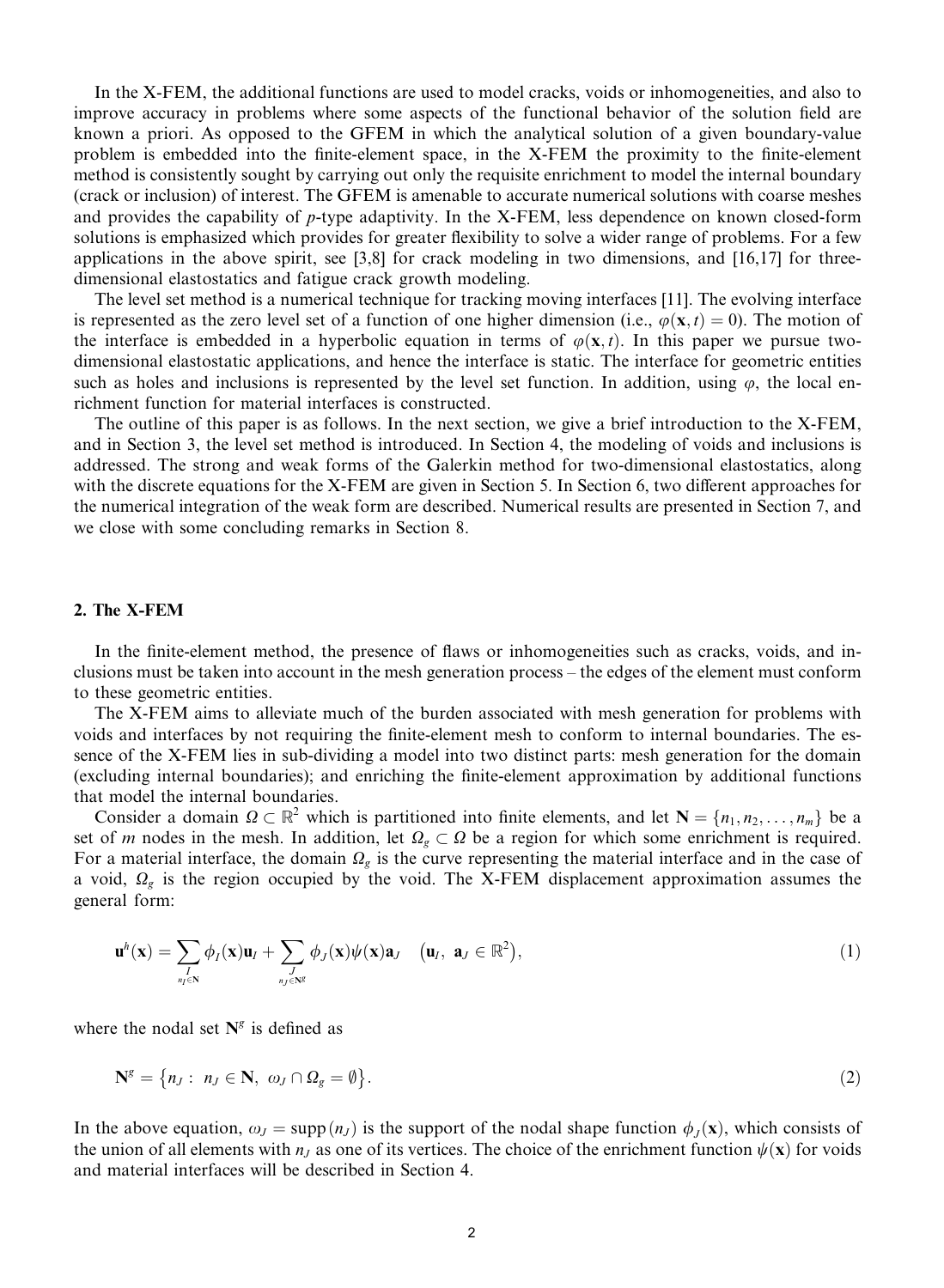#### 3. The level set method

The level set method [11] is a numerical technique for tracking moving interfaces. It is based upon the idea of representing the interface as a level set curve of a higher-dimensional function  $\varphi(\mathbf{x},t)$ . In keeping with the applications pursued in this paper, we consider one-dimensional curves in  $\mathbb{R}^2$ .

A moving interface  $\Gamma(t) \subset \mathbb{R}^2$  can be formulated as the level set curve of a function  $\varphi : \mathbb{R}^2 \times \mathbb{R} \to \mathbb{R}$ , where

$$
\Gamma(t) = \left\{ \mathbf{x} \in \mathbb{R}^2 : \varphi(\mathbf{x}, t) = 0 \right\}. \tag{3}
$$

One important example of such a function  $\varphi$  would be the signed distance function

$$
\varphi(\mathbf{x},t) = \pm \min_{\mathbf{x}_\Gamma \in \Gamma(t)} \|\mathbf{x} - \mathbf{x}_\Gamma\|,\tag{4}
$$

where the sign is positive (negative) if x is outside (inside) the contour defined by  $\Gamma(t)$  (we assume that the interface  $\Gamma(t)$  is such that one can define an interior and exterior to it).

The evolution of the interface is then embedded in the evolution equation for  $\varphi$ , which is given by Osher and Sethian [11]

$$
\varphi_t + F\|\nabla\varphi\| = 0,\tag{5a}
$$

$$
\varphi(\mathbf{x},0) \quad \text{given}, \tag{5b}
$$

where  $F(\mathbf{x}, t)$  is the speed of the interface at  $\mathbf{x} \in \Gamma(t)$  in the direction of the outward normal to the interface. The key advantages of this method are that it is computed on a fixed Eulerian mesh, handles topological changes in the interface naturally, and can easily be formulated in higher dimensions. Application of the level set method to various problems in engineering and the applied sciences can be found in [13].

For our purposes in this paper, the interface is static, so we only use the level set theory for representing the interface. For circular voids, we use

$$
\varphi(\mathbf{x},0) = \min_{\substack{\mathbf{x}_{\rm c}^i \in \Omega_{\rm c}^i\\i=1,2,\dots,n_{\rm c}}} \left\{ \|\mathbf{x} - \mathbf{x}_{\rm c}^i\| - r_{\rm c}^i \right\},\tag{6}
$$

where  $\Omega_c^i$  is the domain of the *i*th void,  $n_c$  is the number of circular voids, and  $x_c^i$  and  $r_c^i$  are the center and radius of the *i*th void, respectively.

Consider an elliptical void with semi-major and semi-minor lengths of  $a$  and  $b$ , respectively, with the axes oriented along the local  $\hat{x}_1$  and  $\hat{x}_2$  axes, respectively. In addition, let  $\hat{e} = \text{Re}$  be the mapping between the global and the local unit base vectors. Now, the coordinates of a point in the local orthogonal coordinate system with the origin at the center of the ellipse is given by:  $\hat{\mathbf{x}} = \mathbf{R}(\mathbf{x} - \mathbf{x}_c)$ , where  $\mathbf{x}_c$  is the center of the ellipse. Letting  $\xi = (\xi_1, \xi_2)$ , and  $\xi_1 = \hat{x}_1/a$  and  $\xi_2 = \hat{x}_2/b$ , the equation of the ellipse in the local coordinate system is:  $f(\xi) = ||\xi|| - 1 = 0$ . Hence a level set function for elliptical voids is given by

$$
\Phi(\mathbf{x},0) = \min_{i=1,2,\dots,n_e} f(\xi^i),\tag{7a}
$$

$$
f(\xi^i) = \|\xi^i\| - 1,\tag{7b}
$$

$$
\xi^{i} = \left(\frac{\hat{x}_{1}^{i}}{a_{i}}, \frac{\hat{x}_{2}^{i}}{b_{i}}\right),\tag{7c}
$$

$$
\hat{\mathbf{x}}^i = \mathbf{R}^i(\mathbf{x} - \mathbf{x}_c^i),\tag{7d}
$$

where  $n_e$  is the number of elliptical voids. Note that in Eq. (7a),  $\Phi$  is a level set function, but not a signed distance function. In order to obtain the signed distance function  $\varphi$  to an elliptical void (interface), one applies the fast marching method to Eq. (9) with  $G(\mathbf{x}) = 1$ .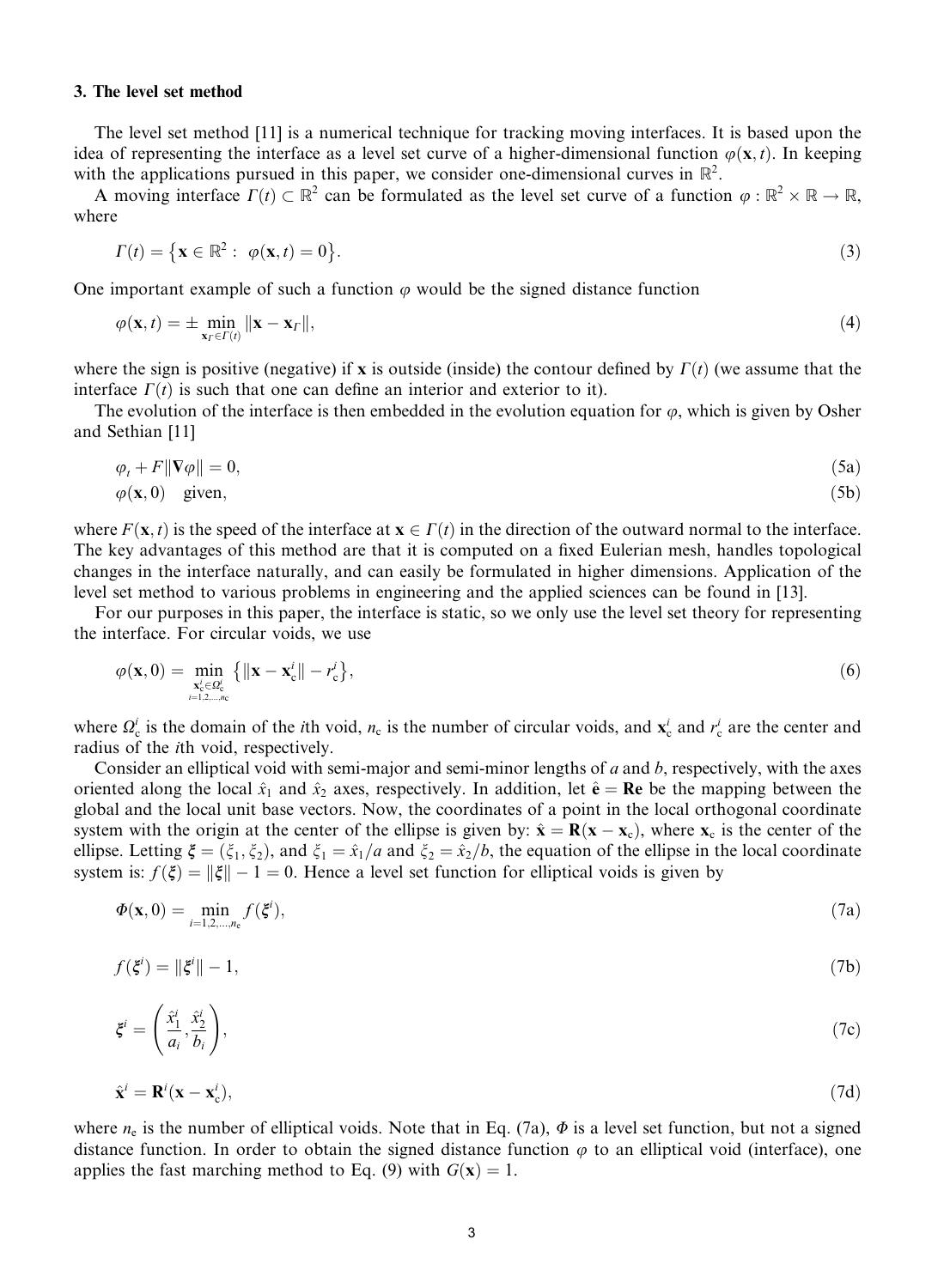Now, consider a polygonal void, whose interface  $\Gamma_p$  ( $\Gamma_p = \bigcup_{i=1}^p \mathbf{l}_i$ ) consists of p segments:  $\mathbf{l}_1 = [\mathbf{x}_1, \mathbf{x}_2],$  $I_2 = [\mathbf{x}_2, \mathbf{x}_3], \dots, I_p = [\mathbf{x}_p, \mathbf{x}_1].$  The level set function for a polygonal interface is given by

$$
\varphi(\mathbf{x},0) = \|\mathbf{x} - \mathbf{x}_{\min}\| \operatorname{sgn}\left((\mathbf{x} - \mathbf{x}_{\min}) \cdot \mathbf{n}_{\min}\right),\tag{8a}
$$

$$
sgn(\xi) = \begin{cases} 1 & \text{if } \xi \ge 0, \\ -1 & \text{if } \xi < 0, \end{cases}
$$
 (8b)

$$
\|\mathbf{x} - \mathbf{x}_{\min}\| = \min_{\substack{\mathbf{x}_i \in \mathbf{l}_i \\ i = 1, 2, \dots, p}} \|\mathbf{x} - \mathbf{x}_i\|,\tag{8c}
$$

where  $\mathbf{x}_{\text{min}}$  is the orthogonal projection of **x** on the interface  $\Gamma_p$  and  $\mathbf{n}_{\text{min}}$  is the outward normal to the interface at  $x_{min}$ . If no unique normal is defined at  $x_{min}$ , the sign is positive if  $x - x_{min}$  belongs to the cone of normals at  $\mathbf{x}_{\min}$  and negative otherwise.

In Fig. 1, the level set function for a hexagonal interface is shown. For more general interfaces given only as a parameterized curve, the signed distance function is most efficiently calculated using the fast marching method [12], which optimally solves an equation of the form

$$
\|\nabla \varphi\| = \frac{1}{G(\mathbf{x})},\tag{9}
$$

where  $G: \mathbb{R}^2 \to \mathbb{R}$  is given. If we take  $G(x) = 1$  and apply the fast marching method to Eq. (9), we can obtain the signed distance function to the interface. This method can be applied to both rectilinear meshes [13] and also to general triangulated meshes [1].

## 4. Modeling voids and inclusions

Level set methods are used to track the evolution of material interfaces. The geometric description of an interface (for instance, boundary of a hole or inclusion) is represented by the zero level set curve  $\varphi \equiv \varphi(\mathbf{x}, t) = 0$ . In essence, the physical description of the interface is converted to a discrete functional representation through the function  $\varphi(\mathbf{x},t)$ . The geometrical degrees of freedom at a fixed set of points  $\mathbf{x}_t$ (nodes) are used to determine  $\varphi$ , and hence the location of the interface. In this study, each finite-element node is associated with a geometrical degree of freedom for the level set function. Finite-element interpolation is used to compute  $\varphi$  at any point **x** in the domain

$$
\varphi(\mathbf{x}) = \sum_{I} \phi_{I}(\mathbf{x}) \varphi_{I},\tag{10}
$$

where the summation is over all nodes in the connectivity of the element that contains x,  $\phi_i(x)$  are standard finite-element shape functions, and  $\varphi$ , are the nodal values of the level set function. The internal boundaries are then approximately piecewise linear for bilinear quadrilateral elements and exactly linear for threenoded triangular elements.

In the X-FEM, there is no need to mesh internal boundaries. The computational geometry issues that are associated with the finite-element mesh and the internal geometric entities (such as cracks or inclusions) are an important consideration in the X-FEM computations. In light of this, the level set method is an appealing choice that would greatly simplify and speed-up the geometric computations in the X-FEM. In addition, the level set function can also be used to construct enrichment functions within the X-FEM framework. This provides the motivation and seemingly natural choice to use the level set method in conjunction with the X-FEM.

# 4.1. Voids

The modeling of voids in the X-FEM is carried out using an enrichment function  $V(x)$  for nodes that intersect the boundary of the void. If the node lies outside the void  $V(\mathbf{x}) = 1$ , and  $V(\mathbf{x}) = 0$  if the node is in the interior of the void. In [2], the discretization of the boundary of the hole was independent of the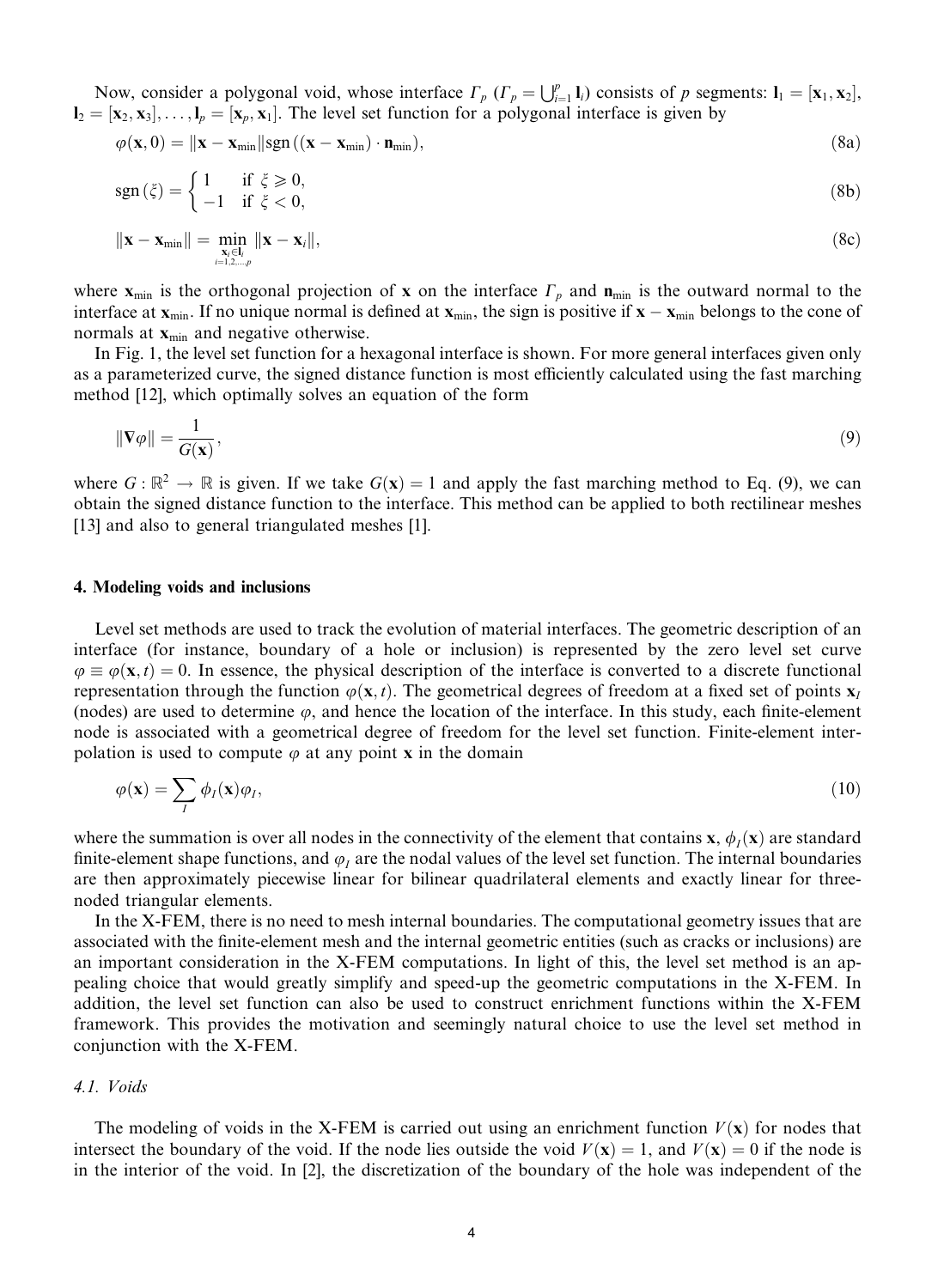

Fig. 1. Level set function for a hexagonal interface: (a) mesh; (b) level set function.

finite-element mesh. The degrees of freedom associated with nodes whose support is entirely inside the void are removed from the system of equations. In the two-dimensional implementation, instead of using  $V(\mathbf{x})$ , elements that intersect the boundary of the hole are partitioned such that the weak form is not integrated in the void interior [2].

In this work, the point of departure in the modeling of voids lies in using the level set method to represent the voids, and all geometric computations that pertain to the void are carried out using the level set function  $\varphi$ . The level set method provides a convenient and appealing means to model voids with greater flexibility and better computational efficiency. In addition, the finite-element mesh and the internal geometric boundary are linked, whereby a self-consistent representation of the internal boundary is obtained for a given finite-element mesh.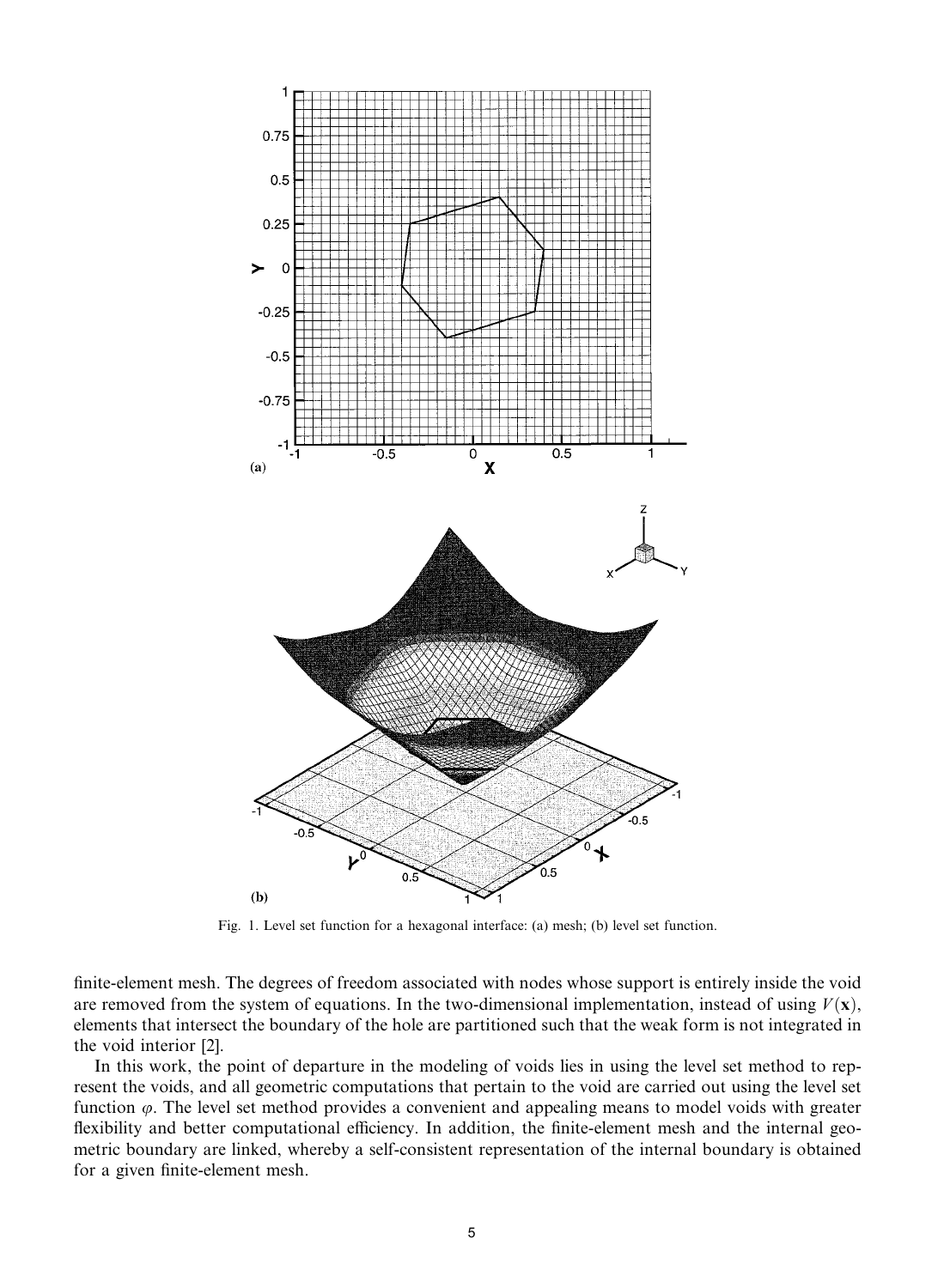The computation of the level set function for voids is described in Section 3. For circular voids, the geometrical degrees of freedom indicated in Eq. (10) are evaluated using Eq. (6)

$$
\varphi_I = \min_{\substack{\mathbf{x}_c^i \in \Omega_{\mathbf{c}}^j \\ i=1,2,\dots,n_c}} \left\{ \|\mathbf{x}_I - \mathbf{x}_c^i\| - r_c^i \right\}. \tag{11}
$$

# 4.2. Inclusions

Inclusions are inhomogeneities in a matrix with differing material properties. The modeling of inclusions requires the satisfaction of the Hadamard condition, namely

$$
\mathbf{F}^+ - \mathbf{F}^- = \mathbf{a} \otimes \mathbf{n}^+, \tag{12}
$$

where **F** is the deformation gradient,  $n^+$  is the outward normal to the material interface, and **a** is an arbitrary vector in the plane. In [6], a technique for incorporating discontinuities in derivatives for meshless methods was proposed. The use of the level set function  $\varphi$  in the X-FEM provides an elegant and simplified means to achieve the same end. Using  $\psi(\varphi)$  as the local enrichment, the X-FEM displacement approximation for two-dimensional domains with inclusions assumes the form:

$$
\mathbf{u}^{h}(\mathbf{x}) = \sum_{\substack{I \\ n_I \in \mathbf{N}}} \phi_I(\mathbf{x}) \mathbf{u}_I + \sum_{\substack{J \\ n_J \in \mathbf{N}_I}} \phi_J(\mathbf{x}) \psi(\varphi(\mathbf{x})) \mathbf{a}_J \quad (\mathbf{u}_I, \mathbf{a}_J \in \mathbb{R}^2), \tag{13}
$$

where the nodal set  $N_I$  is defined as

$$
\mathbf{N}_{\mathrm{I}} = \{n_{J} : n_{J} \in \mathbf{N}, \omega_{J} \cap \Gamma_{\mathrm{I}} = \emptyset\},\tag{14}
$$

where  $\Gamma$ <sub>I</sub> is the boundary of the inclusion (material interface), and the nodal set N is defined in Section 2. The enrichment function  $\psi(\varphi(\mathbf{x})) = |\varphi(\mathbf{x})|$  is used in the elements that intersect the material interface, and it is smoothed away from the interface. By construction, since  $\varphi_n \neq 0$ , the displacement derivatives  $u_{i,n}$  are discontinuous across  $\Gamma_{1}$ .

The level set functions for inclusions follows that which is described in Section 3 for voids. We associate a level set function  $\varphi$  with every distinct material-pair interface (A–B). Hence, all inclusions with interfacepair  $A_1$ – $B_1$  are represented by the same level set function, and the number of distinct level set functions is equal to the number of distinct material-pair interfaces. The geometrical degrees of freedom  $\varphi_I$  for circular inclusions are evaluated analogous to that given in Eq. (11).

#### 4.2.1. Nodal enrichment

The level set function  $\varphi$  is used to develop the local enrichment function for material interfaces. In order to determine the nodes that need to be enriched, the level set function  $\varphi$  is used. We first loop over the elements of the mesh. For a given element, if there exists two nodes  $n_l$  and  $n_l$  in the connectivity of the element such that  $\varphi_I \varphi_I < 0$ , we add the element t to the set **T** of finite elements that intersect the interface. The enriched nodal set  $N_e$  consists of all nodes that are in the connectivity of the elements in the set T. The above algorithm ensures that if a node belongs to two edges that both lie on the interface, then the node is not enriched. Hence the finite-element space is obtained (no enrichment) if the interface lies precisely on element edges.

Let  $\psi(\varphi)$  be the enrichment function for a material interface. A first and apparent choice for the enrichment function is:  $\psi(\varphi) = |\varphi|$ . A second alternative is to take  $\psi(\varphi) = |\varphi|$  only in the elements that intersect the interface. Since the enrichment functions exist over the domain of support of the nodes, these enrichment functions are required to be computed one element layer on either side of the elements that intersect the material interface. If  $N_e$  is the set of nodes that are enriched, and  $\varphi_l$  are the level set function values at these nodes, then  $\psi_I = \varphi_I$  at these nodes. Let  $N_{\psi} = \{n_{p+1}, n_{p+2}, \dots, n_q\}$  be the set of nodes that belong to the adjacent element (outward and inward from the interface), such that  $n_I \in N_{\psi}$  are sorted in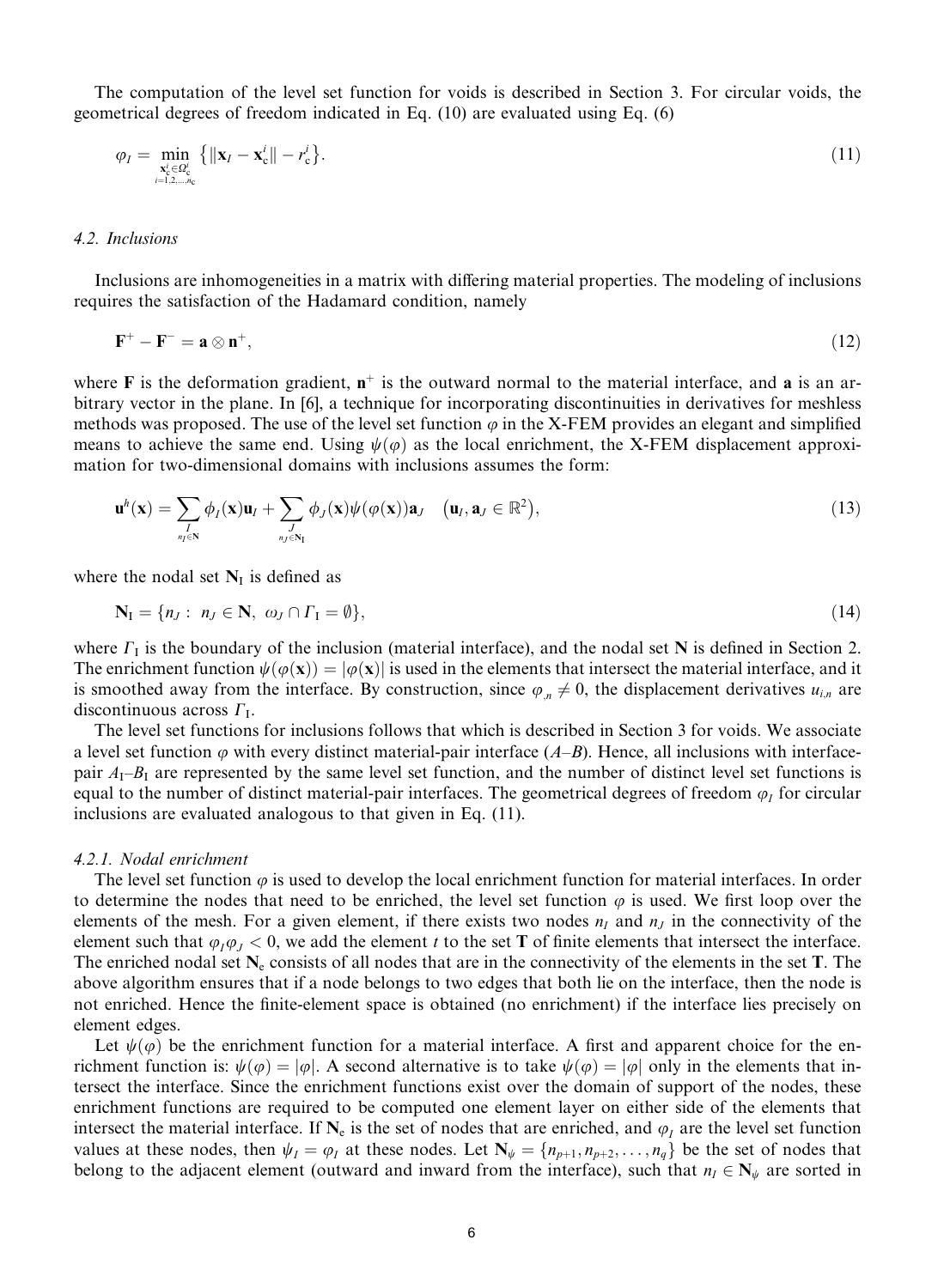increasing value of the level set function  $\varphi$ . Initially, the value of  $\psi_i$  is set to  $\varphi_i$  for the nodes in  $N_{\psi}$ , then we compute a new value for  $\psi$  at these nodes based on the following algorithm:

- for  $J = p + 1$  to  $J = q$ 
	- $\circ$  create the set  $P_{J}$ , where

$$
\mathbf{P}_J = \{ n_I \in \mathbf{N}_e \cup \mathbf{N}_{\psi} : |\psi_I| < |\varphi_J| \text{ and } n_I, n_J \text{ share an edge in the mesh} \}.
$$

• minimize the following expression to obtain  $\psi_i$ :

$$
\min \sum_{n_I \in \mathbf{P}_J} \left( \frac{\psi_J - \varphi_I}{L_I} \right)^2,\tag{15}
$$

where  $L<sub>I</sub>$  is the distance from node  $n<sub>I</sub>$  to node  $n<sub>J</sub>$ .

• end for

The solution to the minimization problem in Eq.  $(15)$  is explicitly given by

$$
\psi_J = \sum_{n_I \in \mathbf{P}_J} \alpha_I \varphi_I, \quad \alpha_I = \frac{1/L_I^2}{\sum_{n_K \in \mathbf{P}_J} 1/L_K^2},\tag{16}
$$

and hence the modified enrichment function is given by

$$
\psi(\mathbf{x}) \equiv \psi_1(\mathbf{x}) = \left| \sum_{I} \phi_I(\mathbf{x}) \psi_I \right| \tag{17}
$$

#### 5. Governing equations

In this section, we present the governing equations of linear elastostatics, together with the weak form and the discrete system for the X-FEM. The case of internal boundaries is considered in the presentation.

#### 5.1. Strong form

Consider a body which is described by an open bounded domain  $\Omega \subset \mathbb{R}^2$ , with boundary  $\Gamma$ . The boundary  $\Gamma$  is composed of the sets  $\Gamma_u$ ,  $\Gamma_t$ ,  $\Gamma_h^i$  and  $\Gamma_f^i$ , such that  $\Gamma = \Gamma_u \cup \Gamma_t \cup_{i=1}^m \Gamma_h^i \cup_{i=1}^n \Gamma_f^i$ . All the internal holes  $\Gamma_h^i$  are assumed to be traction-free, and traction continuity holds along the material interfaces  $\Gamma_h^i$ . The field equations of elastostatics are:

$$
\nabla \cdot \boldsymbol{\sigma} + \mathbf{b} = 0 \quad \text{in } \Omega,
$$
\n<sup>(18a)</sup>

$$
\boldsymbol{\sigma} = \mathbf{C} : \boldsymbol{\epsilon},\tag{18b}
$$

$$
\boldsymbol{\varepsilon} = \mathbf{V}_{\rm s} \mathbf{u},\tag{18c}
$$

where  $\nabla_s$  is the symmetric gradient operator and C is the tensor of elastic moduli for a homogeneous isotropic material.

The essential and natural boundary conditions are:

$$
\mathbf{u} = \bar{\mathbf{u}} \quad \text{on } \Gamma_u,\tag{19a}
$$

$$
\boldsymbol{\sigma} \cdot \mathbf{n} = \bar{\mathbf{t}} \quad \text{on } \Gamma_t,\tag{19b}
$$

$$
\boldsymbol{\sigma} \cdot \mathbf{n}_h^i = 0 \quad \text{on } \Gamma_h^i \qquad (i = 1, 2, \dots, m), \tag{19c}
$$

$$
\begin{bmatrix} \boldsymbol{\sigma} \cdot \mathbf{n}_i^i \end{bmatrix} = 0 \quad \text{on } \Gamma_i^i \qquad (i = 1, 2, \dots, n), \tag{19d}
$$

where **n** is the unit outward normal to  $\Omega$ , and **u** and **t** are prescribed displacements and tractions, respectively.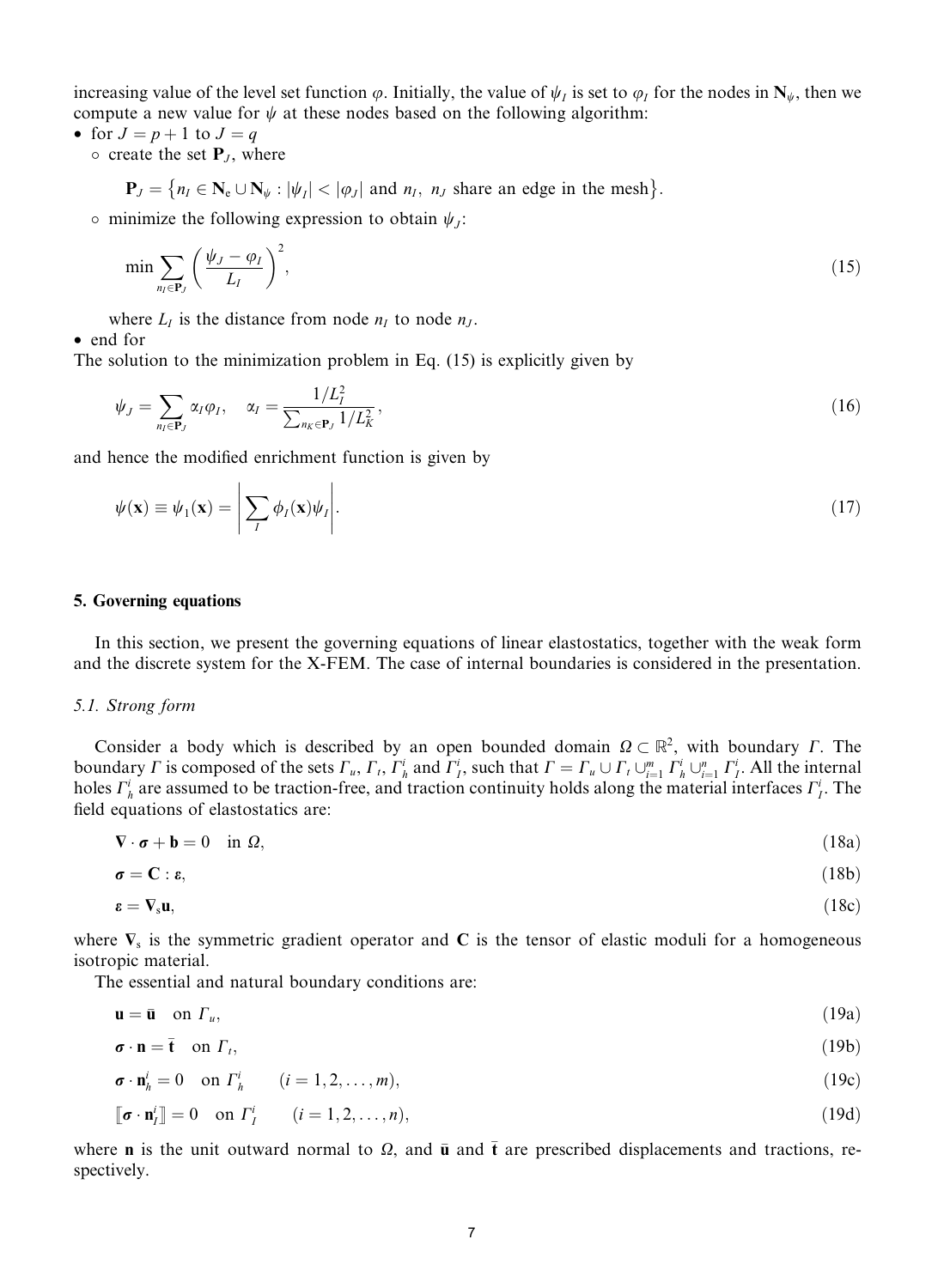# 5.2. Weak form

Let **u** be the displacement solution for the stated elastostatic boundary-value problem, with  $\sigma(\mathbf{u})$  the corresponding Cauchy stress tensor. Let  $u \in V$  be the displacement trial solution, and  $v \in V_0$  be any set of kinematically admissible test functions (virtual displacements). The space  $V = H^{1}(\Omega)$  is the Sobolev space of functions with square-integrable first derivatives in  $\Omega$ , and  $V_0 = \mathbb{H}_0^1(\Omega)$  is the Sobolev space of functions with square-integrable first derivatives in  $\Omega$  and vanishing values on the essential boundary  $\Gamma_u$ . The weak form of the governing equation and associated boundary conditions can be written as

Find  $\mathbf{u} \in \mathbf{V}$  such that

$$
\int_{\Omega} \boldsymbol{\sigma}(\mathbf{u}) : \boldsymbol{\varepsilon}(\mathbf{v}) d\Omega = \int_{\Omega} \mathbf{b} \cdot \mathbf{v} d\Omega + \int_{\Gamma_t} \bar{\mathbf{t}} \cdot \mathbf{v} d\Gamma \quad \forall \mathbf{v} \in \mathbf{V}_0.
$$
\n(20)

#### 5.3. Discrete system

Consider the Bubnov-Galerkin implementation for the X-FEM in two-dimensional linear elasticity. In the X-FEM, finite-dimensional subspaces  $V^h \subset V$  and  $V_0^h \subset V_0$  are used as the approximating trial and test spaces. The weak form for the discrete problem can be stated as:

Find  $\mathbf{u}^h \in \mathbf{V}^h \subset \mathbf{V}$  such that

$$
\int_{\Omega^h} \sigma(\mathbf{u}^h) : \mathbf{\varepsilon}(\mathbf{v}^h) = \int_{\Omega^h} \mathbf{b} \cdot \mathbf{v}^h \, d\Omega + \int_{\Gamma_t^h} \bar{\mathbf{t}} \cdot \mathbf{v}^h \, d\Gamma \quad \forall \mathbf{v}^h \in \mathbf{V}_0^h \subset \mathbf{V}_0.
$$
\n(21)

In a Bubnov-Galerkin procedure, the trial functions  $\mathbf{u}^h$  as well as the test functions  $\mathbf{v}^h$  are represented as linear combinations of the same shape functions. The trial and test functions are:

$$
\mathbf{u}^{h}(\mathbf{x}) = \sum_{I} \phi_{I}(\mathbf{x}) \mathbf{u}_{I} + \sum_{J} \phi_{J}(\mathbf{x}) \psi(\varphi(\mathbf{x})) \mathbf{a}_{J},
$$
\n(22)

$$
\mathbf{v}^{h}(\mathbf{x}) = \sum_{I} \phi_{I}(\mathbf{x}) \mathbf{v}_{I} + \sum_{J} \phi_{J}(\mathbf{x}) \psi(\varphi(\mathbf{x})) \mathbf{b}_{J},
$$
\n(23)

where  $\phi_{I}(\mathbf{x})$  are the finite-element shape functions,  $\phi(\mathbf{x})$  is the level set function, and  $\psi(\phi(\mathbf{x}))$  is the enrichment function for a material interface.

On substituting the trial and test functions from Eq. (22) in Eq. (21), and using the arbitrariness of nodal variations, the following discrete system of linear equations is obtained:

$$
\mathbf{Kd} = \mathbf{f},\tag{24}
$$

where

$$
\mathbf{K}_{IJ} = \int_{\Omega^h} \mathbf{B}_I^T \mathbf{C} \mathbf{B}_J \, \mathrm{d}\Omega, \tag{25a}
$$

$$
\mathbf{f}_I = \int_{\Gamma_I^h} \hat{\phi}_I \mathbf{\bar{t}} d\Gamma + \int_{\Omega^h} \hat{\phi}_I \mathbf{b} d\Omega, \tag{25b}
$$

where  $\hat{\phi}_I \equiv \phi_I$  for a finite-element displacement degree of freedom, and  $\hat{\phi}_I \equiv \phi_I \psi$  for an enriched degree of freedom. In the above equations, C is the constitutive matrix for an isotropic linear elastic material, and the matrix  $\mathbf{B}_l$  is given by

$$
\mathbf{B}_{I} = \begin{bmatrix} \hat{\phi}_{I,x} & 0 \\ 0 & \hat{\phi}_{I,y} \\ \hat{\phi}_{I,y} & \hat{\phi}_{I,x} \end{bmatrix} .
$$
 (26)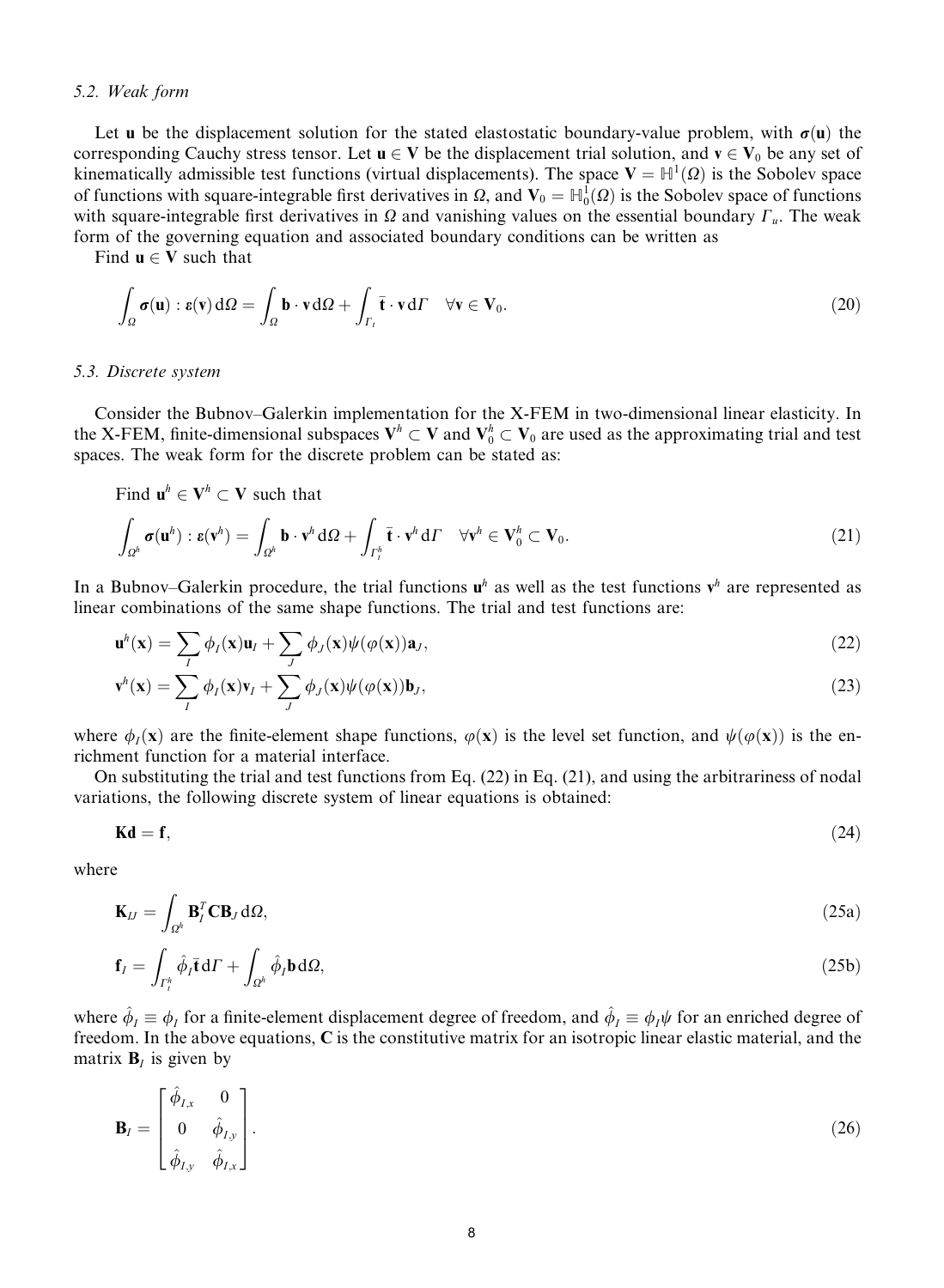# 6. Numerical integration

In standard finite-element methods, each finite element is associated with a material type; however, in the X-FEM, since internal boundaries of geometric entities do not conform to the mesh, such an association does not exist a priori. Using the level set function  $\varphi$ , we can consider two different computational strategies to perform the numerical integration of the weak form. In the first approach, we establish the association between an element or sub-element (partitioned element) and a material type, and use Gauss quadrature rules in each element to carry out the numerical integration. Alternatively, since the material type of a point x in the domain is known by the sign of  $\varphi(x)$ , a quad-tree or octree sub-division in two- and three dimensions, respectively, in conjunction with Gauss quadrature, Simpson's rule, or other quadrature rules, is a possible candidate for the numerical integration.

In order to implement the first approach in two dimensions, we partition the finite elements that intersect the boundary of the hole or inclusion, into triangles. The level set function  $\varphi$  is used to obtain the onedimensional segments of the interface, where each segment sub-divides a finite element  $t \in T$  (see Section 4.2.1) into precisely two domains. An algorithm is implemented to partition a finite element  $t \in T$  that is cut by a segment  $[a, b]$ , where a and b lie on the edges of t. The edges of the element t are traversed and if for a particular edge e with nodal connectivity  $[n_f^e, n_f^e]$ ,  $\varphi_f^e \varphi_f^e < 0$ , then the intersection point  $x_p$  is determined by

$$
\mathbf{x}_p = \mathbf{x}_I^e + \xi(\mathbf{x}_J^e - \mathbf{x}_I^e), \quad \xi = -\frac{\varphi_I^e}{\varphi_J^e - \varphi_I^e}.\tag{27}
$$

The points **a** and **b** are found using the above relations. An illustration of the partitioning is depicted in Fig. 2 for an elliptical interface. In Fig. 2, the discretization of the elliptical interface that is realized by the level set computations is shown, along with the partitioned sub-elements on either side of the interface. If the discretized segment of an interface lies along an edge of a finite element, then the element is not partitioned. The above approach is accurate and feasible in two dimensions, since the discretization of the interface into linear segments and the partitioning of the finite elements into sub-triangles is readily performed. In three dimensions, however, the interface is represented by the union of triangles, and hence the implementation of a partitioning algorithm for the finite elements is non-trivial. In three-dimensional computations, the second approach we allude to has merit. By an octree sub-division of the finite elements that intersects the interface, and integrating on a given cell if all its vertices lie on the same side of the interface, an easy-to-implement algorithm emerges.



Fig. 2. Partitioning and material typing of sub-elements.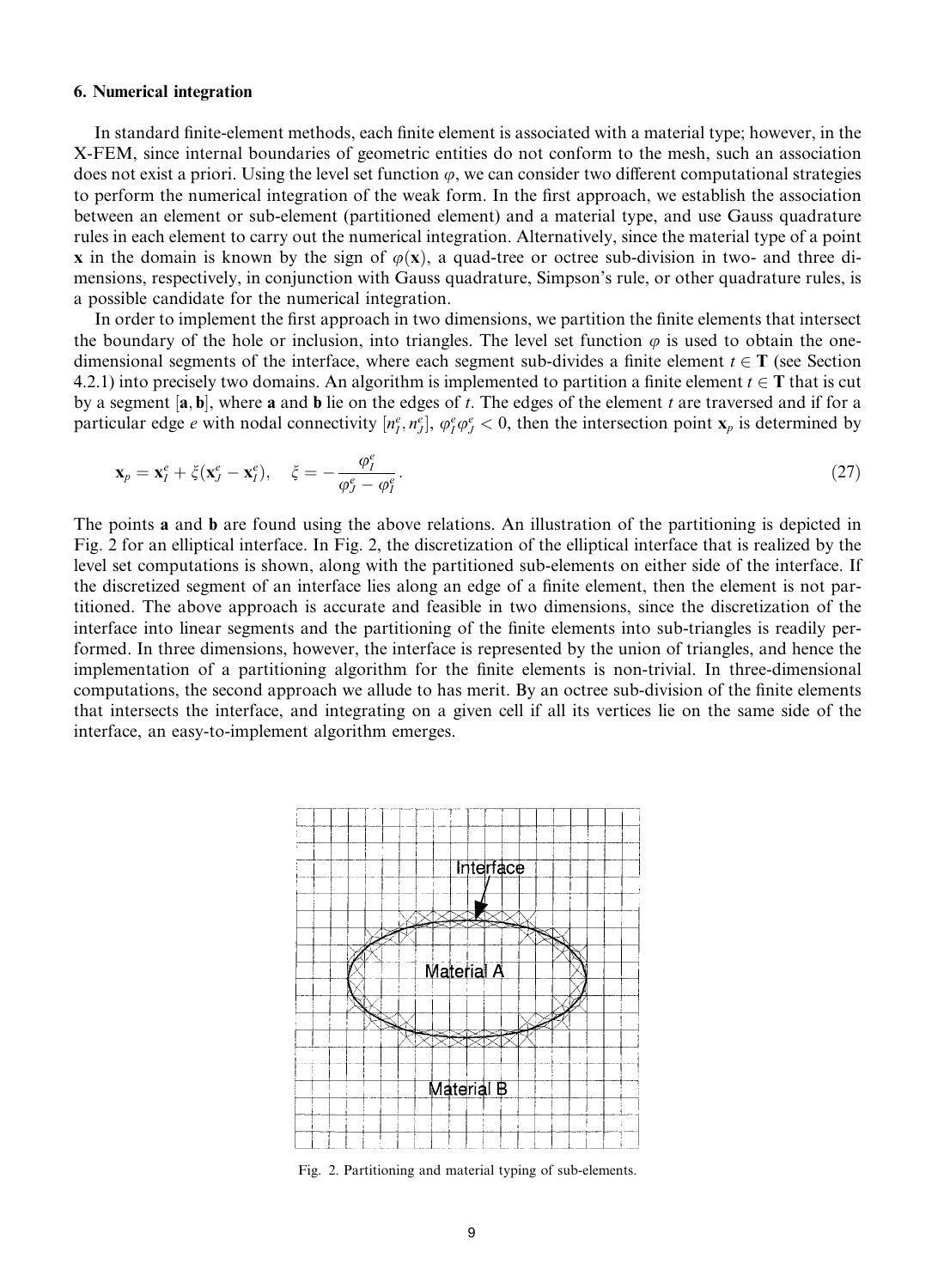### **7. Numerical results**

Three problems in two-dimensional elastostatics are presented to illustrate the accuracy of the new technique. We first solve the problem of an infinite plate with a circular hole under uniaxial tension, and then study two problems of a bimaterial subjected to pure displacement boundary conditions. Since all problems possess an exact solution, a convergence analysis is performed to study the accuracy and rate of convergence of the proposed method. The error in the energy norm that is used in the analysis is defined as

$$
\|\mathbf{u} - \mathbf{u}^h\|_{E(\Omega)} = \left(\int_{\Omega} (\mathbf{\varepsilon} - \mathbf{\varepsilon}^h)^{\mathrm{T}} \mathbf{C} (\mathbf{\varepsilon} - \mathbf{\varepsilon}^h) \, d\Omega\right)^{1/2}.
$$

# 7.1. Infinite plate with a circular hole

An infinite plate with a traction-free circular hole under uniaxial tension ( $\sigma_0 = 1$ ) along  $x_1$  is considered. The exact solution to this problem is given in [18]. In the numerical model, we consider a square domain of edge length  $L$  with a circular hole of radius  $a$  at its center. We impose the exact tractions on the boundary of the square domain, with appropriate constraints added to remove rigid body modes. The material properties chosen are: Young's modulus  $E = 10^5$  and Poisson's ratio  $v = 0.3$ .

In polar coordinates  $(r, \theta)$ , the exact stress distribution for  $\sigma_0 = 1$  is given by

$$
\sigma_{11}(r,\theta) = 1 - \frac{a^2}{r^2} \left(\frac{3}{2} (\cos 2\theta + \cos 4\theta) \right) - \frac{3}{2} \frac{a^4}{r^4} \cos 4\theta, \tag{29a}
$$

$$
\sigma_{22}(r,\theta) = -\frac{a^2}{r^2} \left(\frac{1}{2}(\cos 2\theta - \cos 4\theta)\right) - \frac{3}{2}\frac{a^4}{r^4}\cos 4\theta,\tag{29b}
$$

$$
\sigma_{12}(r,\theta) = -\frac{a^2}{r^2} \left(\frac{1}{2}(\sin 2\theta + \sin 4\theta)\right) \quad \frac{3}{2}\frac{a^4}{r^4}\sin 4\theta,\tag{29c}
$$

where  $a$  is the radius of the circular hole. The displacement components are:

$$
u_1(r,\theta) = \frac{a}{8\mu} \left[ \frac{r}{a} (\kappa + 1) \cos \theta + 2\frac{a}{r} ((1+\kappa)\cos \theta + \cos 3\theta) - 2\frac{a^3}{r^3} \cos 3\theta \right],
$$
 (30a)

$$
u_2(r,\theta) = \frac{a}{8\mu} \left[ \frac{r}{a} (\kappa - 3) \sin \theta + 2 \frac{a}{r} ((1 - \kappa) \sin \theta + \sin 3\theta) - 2 \frac{a^3}{r^3} \sin 3\theta \right],
$$
 (30b)

where  $\mu$  is the shear modulus and  $\kappa$  (Kolosov constant) is defined as

$$
\kappa = \begin{cases} 3 - 4\nu & \text{(plane strain)}, \\ \frac{3 - \nu}{1 + \nu} & \text{(plane stress)}. \end{cases}
$$
(31)

In the numerical computations,  $L = 2$  and plane strain conditions are assumed. A convergence study is carried out using equi-spaced rectangular  $L_h \times L_h$  meshes:  $L_h = 10$ , 20, 40, 80, 160 are used in the computations. The analyses are performed for two different hole radii:  $a = 0.3$  and  $a = 0.4$ . In Fig. 3, the plot of the error in the energy norm versus the mesh spacing is shown on a log-log plot. The rate of convergence  $(R)$  in the energy norm is 0.96, which compares well to the optimal rate of one.

In order to assess the accuracy of the use of level sets in the X-FEM for modeling voids, we compare the finite-element solution to that obtained by the new technique for a mesh with approximately the same number of unknowns. The radius of the hole  $a = 0.4$ . The finite-element mesh used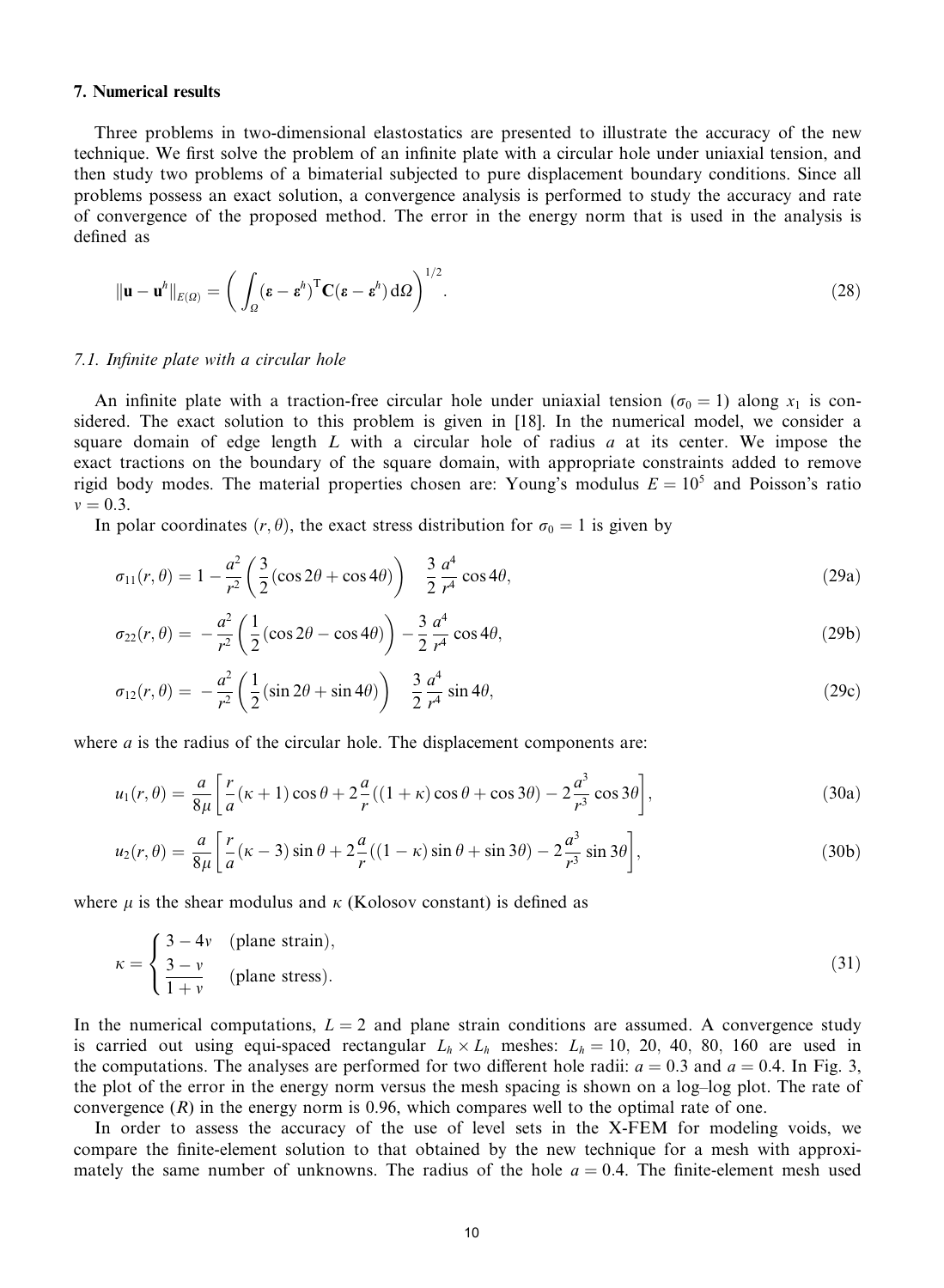

Fig. 3. Rate of convergence in energy norm for the plate with a hole problem.



Fig. 4. Mesh used in the X-FEM computations.

consists of 3088 three-noded triangular elements with 1569 nodes (hole explicitly modeled by the mesh), and the corresponding mesh for the X-FEM implementation has 3406 three-noded triangular elements and 1704 nodes (Fig. 4). In Fig. 4, the nodes that are removed from the discrete system are indicated by the dark circles. The number of unknowns in the FE computations is 3135, and that in the X-FEM computations is 3103. A contour plot of the normal stress  $\sigma_{11}$  using the two approaches is presented in Fig. 5. It is seen that the agreement between the results obtained by the two methods is excellent.

# 7.2. Bimaterial bar

Consider a bimaterial bar  $(Q = \Omega_1 \cup \Omega_2)$  of length  $L = 2$  with material moduli  $E_1$  in  $\Omega_1$  and  $E_2$  in  $\Omega_2$ , where  $\Omega_1 = (-1, \xi)$  and  $\Omega_2 = (\xi, 1)$ . The interface  $\Gamma_1$  is located at  $x_1 = \xi$ . For the pure Dirichlet problem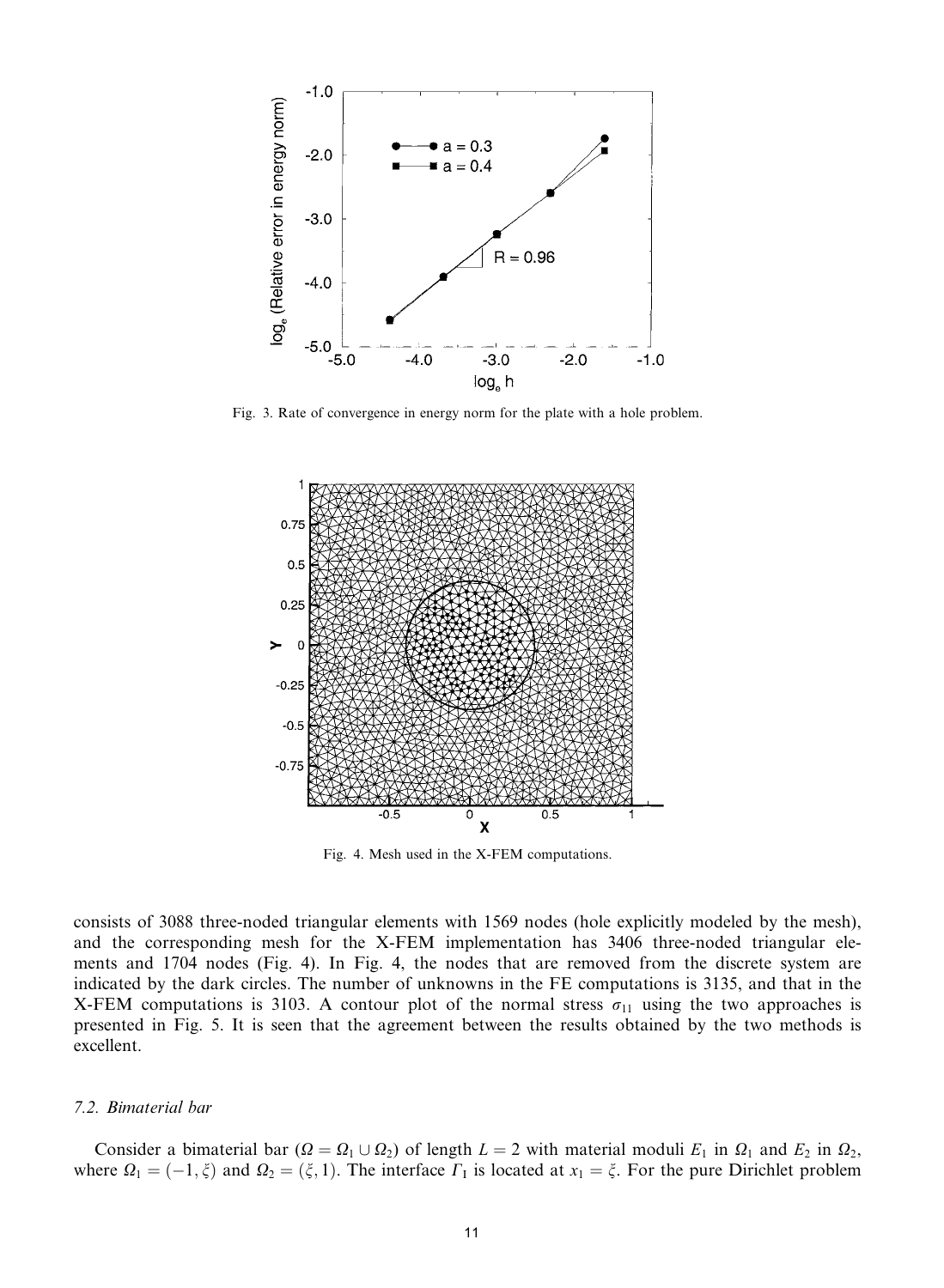

Fig. 5. Contour plot of the normal stress  $\sigma_{11}$ : (a) FEM; (b) X-FEM.

with  $u_1 = 0$  at  $x_1 = -1$ ,  $u_1 = 1$  at  $x_1 = 1$ , and no body forces, the exact displacement solution assumes the form:

$$
u_1(x_1) = \begin{cases} (1+x_1)\alpha, & -1 \leq x_1 \leq \xi, \\ 1 + \frac{E_1}{E_2}(x_1 - 1)\alpha, & \xi \leq x_1 \leq 1, \end{cases}
$$
(32)

where

$$
\alpha = \frac{E_2}{E_2(1+\xi) - E_1(\xi - 1)}.\tag{33}
$$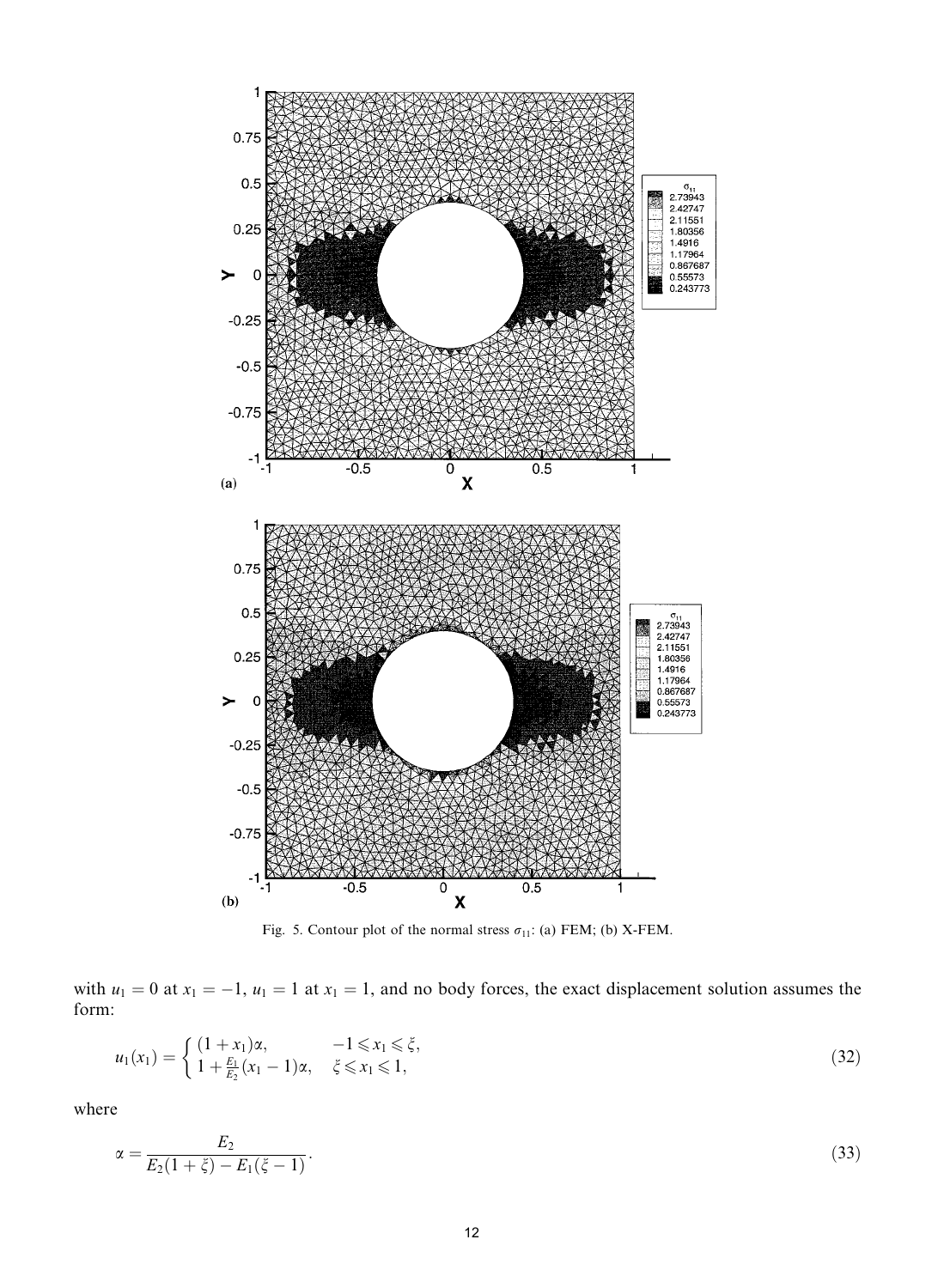In order to explore the appropriate enrichment function for the material interface, we simulate a one-dimensional bimaterial problem in a two-dimensional domain. Since the exact displacement solution is piecewise linear for the bimaterial bar in one dimension, we seek an enrichment function for the material interface that preserves the equivalence between the discrete X-FEM space and the discrete FEM space in which the interface is explicitly modeled using finite elements. By analyzing the numerical results for the bimaterial bar problem, we can generalize the enrichment methodology for general curvilinear interfaces in two dimensions, with an aim towards accuracy and convergence rate that are on par with finite elements in which the interface is explicitly modeled using elements.

We consider a two-dimensional domain  $\Omega = (-1, 1) \times (-1, 1)$  with the material interface  $\Gamma_I$  located at  $\xi \times (-1, 1)$ . Let Young's modulus and Poisson's ratio in  $\Omega_1 = (-1, \xi) \times (-1, 1)$  be  $E_1 = 1$ ,  $v = 0$ , and that in  $\Omega_2 = (\xi, 1) \times (-1, 1)$  be  $E_2 = 10$ ,  $v = 0$ . Numerical results are computed on an equi-spaced  $10 \times 10$ regular finite-element mesh with five different locations of the interface:  $\xi = 0.01, 0.05, 0.1, 0.15,$  and 0.19. The enrichment functions  $\psi = |\varphi|$  and  $\psi = \psi$  are considered. In Fig. 6(a), the finite-element mesh and the interface are shown for  $\xi = 0.1$ , and in Fig. 6(b), the enrichment function  $\psi$  is illustrated. The numerical results for the relative error in the energy norm are presented in Table 1. On using  $\psi = |\varphi|$  as the enrichment function, a linear approximation is not obtained in elements that are adjacent to those intersected by the interface. This adversely affects the energy error norm results. However, by using the enrichment function  $\psi$ shown in Fig. 6(b), a linear approximation is obtained in  $\Omega$  which leads to very accurate results. The numerical results for this model problem indicate that the enrichment function away from the material interface needs to be a constant in order to pass the bimaterial patch test.



Fig. 6. Bimaterial bar problem: (a) mesh; (b) enrichment function  $\hat{\psi}$  ( $\xi = 0.1$ ).

| Table 1                                                          |  |  |
|------------------------------------------------------------------|--|--|
| Relative error in the energy norm for the bimaterial bar problem |  |  |

| Interface location $\xi$ | Enrichment           |                      |  |  |
|--------------------------|----------------------|----------------------|--|--|
|                          | $ \varphi $          | ψ                    |  |  |
| 0.01                     | $8.3 \times 10^{-2}$ | $3.0 \times 10^{-8}$ |  |  |
| 0.05                     | $1.6 \times 10^{-1}$ | $2.8 \times 10^{-8}$ |  |  |
| 0.10                     | $1.8 \times 10^{-1}$ | $2.1 \times 10^{-8}$ |  |  |
| 0.15                     | $1.8\times10^{-1}$   | $3.8 \times 10^{-8}$ |  |  |
| 0.19                     | $1.6 \times 10^{-1}$ | $3.6 \times 10^{-8}$ |  |  |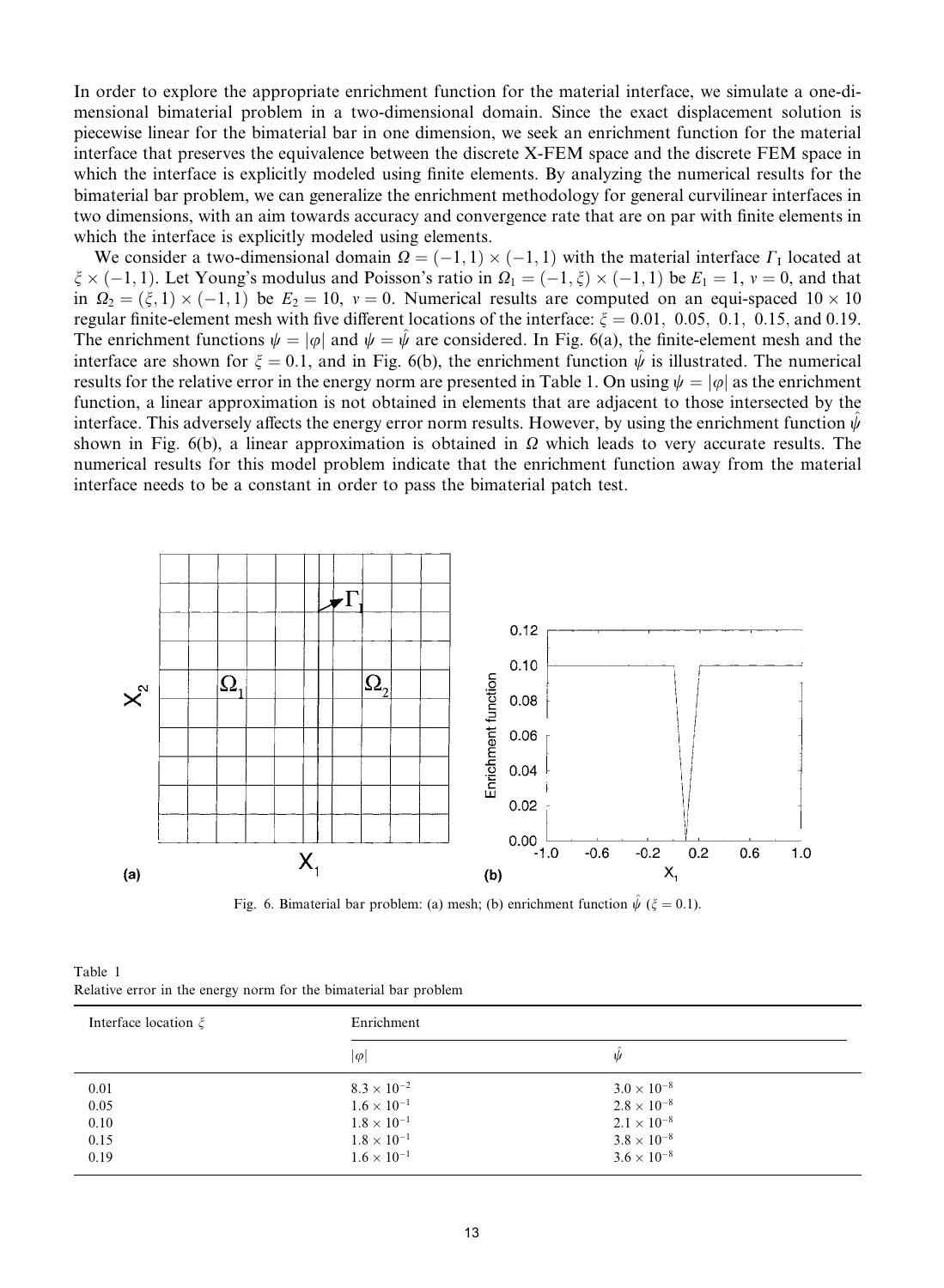#### 7.3. Bimaterial boundary-value problem

In Fig. 7, a body composed of two different materials is shown. The material constants are constant in  $\Omega_1$ and  $\Omega_2$ , but there is a discontinuity in the material constants across the interface  $\Gamma_1$  ( $r = a$ ). The Lamé constants in  $\Omega_1$  are chosen as:  $\lambda_1 = \mu_1 = 0.4$ , and those in  $\Omega_2$  are:  $\lambda_2 = 5.7692$ ,  $\mu_2 = 3.8461$ . These correspond to  $E_1 = 1$ ,  $v_1 = 0.25$ , and  $E_2 = 10$ ,  $v_2 = 0.3$ . We impose the linear displacement field:  $u_1 = x_1$ ,  $u_2 = x_2$  $(u_r = r, u_\theta = 0)$  on the boundary  $\Gamma_2$   $(r = b)$ . Navier's equation in polar coordinates reduces to

$$
\frac{\mathrm{d}}{\mathrm{d}r} \left[ \frac{1}{r} \frac{\mathrm{d}}{\mathrm{d}r} (r u_r) \right] = 0. \tag{34}
$$

By considering displacement and traction continuity across the interface, the exact displacement solution can be written as

$$
u_r(r) = \begin{cases} \left[ \left( 1 - \frac{b^2}{a^2} \right) \alpha + \frac{b^2}{a^2} \right] r, & 0 \le r \le a, \\ \left( r - \frac{b^2}{r} \right) \alpha + \frac{b^2}{r}, & a \le r \le b, \\ u_\theta = 0, & (35b) \end{cases}
$$

where

$$
\alpha = \frac{(\lambda_1 + \mu_1 + \mu_2)b^2}{(\lambda_2 + \mu_2)a^2 + (\lambda_1 + \mu_1)(b^2 - a^2) + \mu_2b^2}.
$$
\n(35c)

The radial  $(\varepsilon_{rr})$  and hoop  $(\varepsilon_{\theta\theta})$  strains are given by:

$$
\varepsilon_{rr}(r) = \begin{cases} \left(1 - \frac{b^2}{a^2}\right) \alpha + \frac{b^2}{a^2}, & 0 \le r \le a, \\ \left(1 + \frac{b^2}{r^2}\right) \alpha - \frac{b^2}{r^2}, & a \le r \le b, \end{cases}
$$
\n(36a)



Fig. 7. Bimaterial boundary-value problem.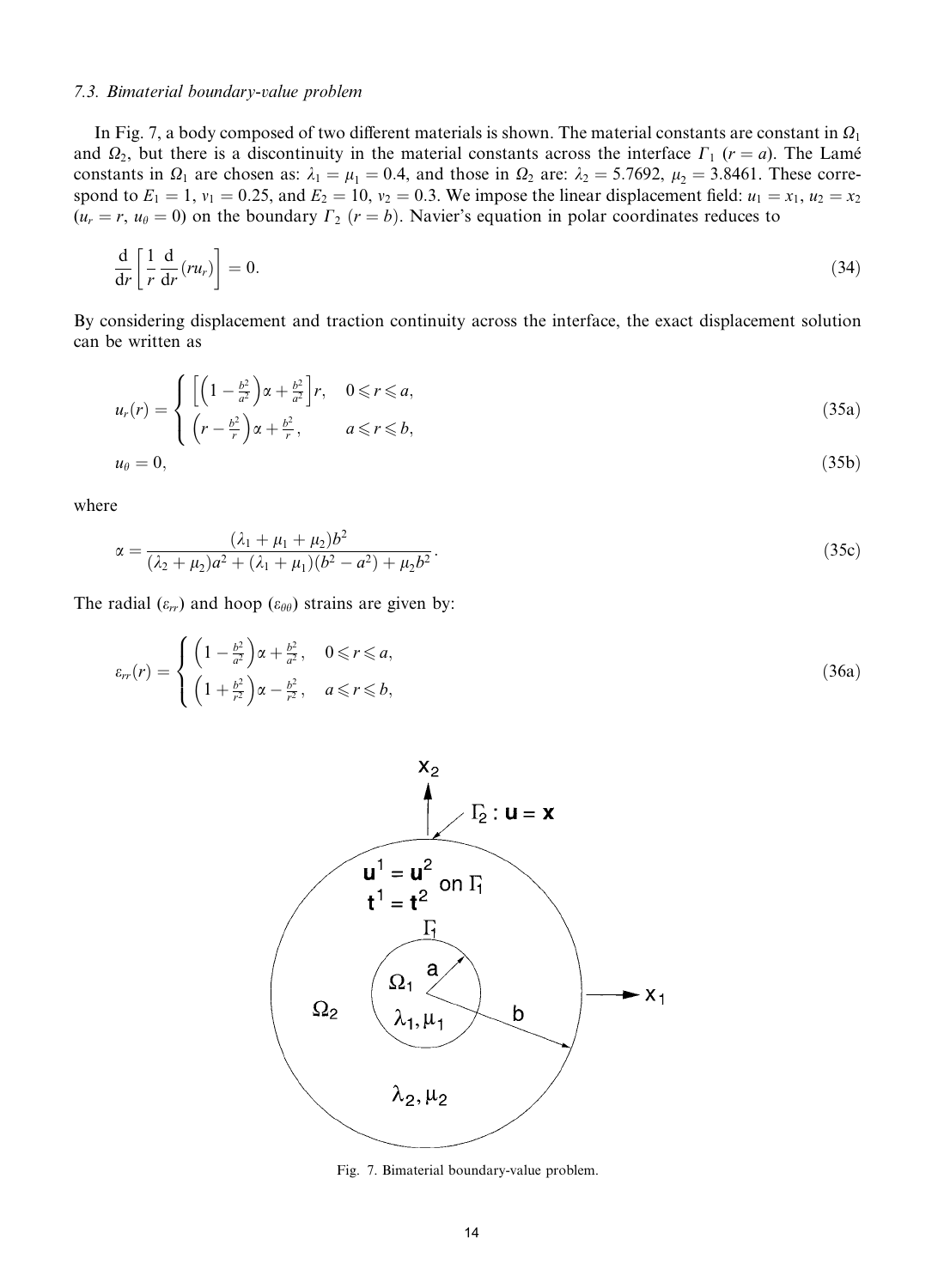$$
\varepsilon_{\theta\theta}(r) = \begin{cases} \left(1 - \frac{b^2}{a^2}\right)\alpha + \frac{b^2}{a^2}, & 0 \le r \le a, \\ \left(1 - \frac{b^2}{r^2}\right)\alpha + \frac{b^2}{r^2}, & a \le r \le b, \end{cases}
$$
\n
$$
(36b)
$$

and the radial  $(\sigma_{rr})$  and hoop  $(\sigma_{\theta\theta})$  stresses are:

$$
\sigma_{rr}(r) = 2\mu\varepsilon_{rr} + \lambda(\varepsilon_{rr} + \varepsilon_{\theta\theta}),
$$
  
\n
$$
\sigma_{\theta\theta}(r) = 2\mu\varepsilon_{\theta\theta} + \lambda(\varepsilon_{rr} + \varepsilon_{\theta\theta}),
$$
\n(37a)  
\n(37b)



Fig. 8. X-FEM enrichment for material interfaces: (a)  $\psi = |\varphi|$ ; (b)  $\psi = \psi_1$ .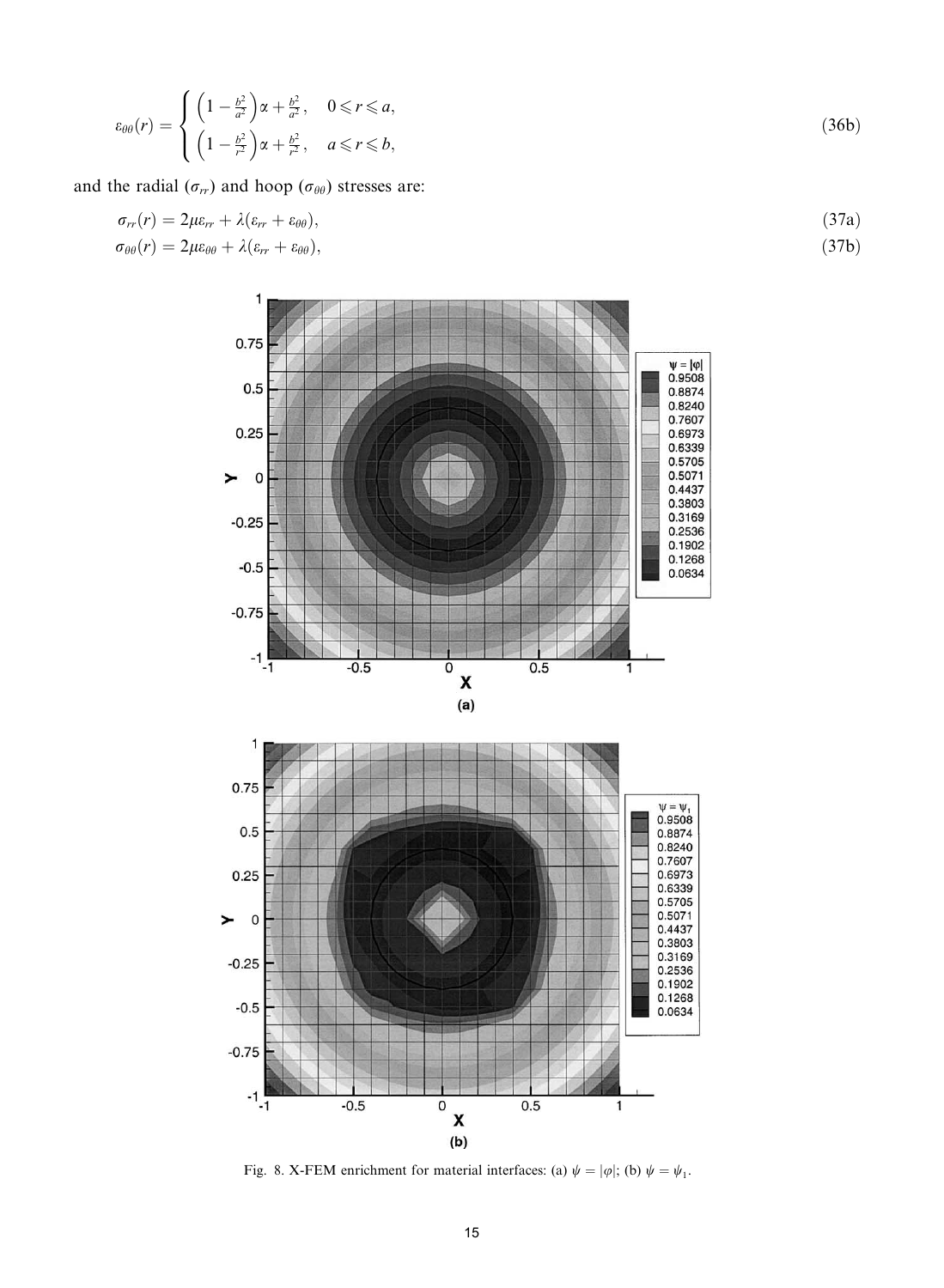where the appropriate Lamé constants are to be used in the evaluation of the normal stresses. The shear components of the stress and strain tensors are zero.

In the numerical model, we consider a square plate  $(L \times L, L = 2)$  with a circular inclusion  $(\Omega_1)$  of radius  $a = 0.4$ . On the boundary of the plate, the exact tractions using Eq. (37a) are imposed ( $a = 0.4$  and  $b = 2.0$ are chosen) with appropriate displacement constraints added to remove rigid body modes. A convergence study is conducted using equi-spaced rectangular  $L_h \times L_h$  meshes:  $L_h = 10$ , 20, 40, 80. The finite-element computations are carried out using three-noded triangular elements.

The convergence analysis is carried out for three cases using the X-FEM: (a) no enrichment; (b) enrichment function  $\psi = |\varphi|$ ; and (c) enrichment function  $\psi = \psi_1$ , where  $\psi_1$  is the modified level set function based on the smoothing procedure described in Section 4.2.1. The motivation for the smoothing procedure presented in Section 4.2.1 stems from the numerical experiments conducted in Section 7.2. The enrichment functions for the  $20 \times 20$  mesh is shown in Fig. 8. In all the above cases, the weak form is integrated appropriately by partitioning the elements that are intersected by the interface. The degrees of freedom of the meshes used in the FEM and in the X-FEM computations are presented in Table 2. The numerical results for the convergence in energy norm are shown in Fig. 9. The accuracy and rate of convergence of the X-FEM with the smoothed form of the enrichment are significantly better than the other two cases. The rate (R = 0.91) using the enrichment function  $\psi_1$  is also on par with the optimal rate of unity which is obtained using finite elements with the interface truly modeled by the mesh.

Even though the enrichment function  $\psi_1$  used in this paper is appropriate from an accuracy and convergence viewpoint, a more general enrichment methodology which would be valid for a wider class of interface problems is attractive. To this end, one can consider the enrichment nodal data  $\psi_l$  as also unknowns in the statement of the principle of virtual work (variational form). The nodal data  $\psi_i$  are known on nodes that are in the connectivity of the elements that intersect the interface: the modulus of the level set function ( $|\varphi|$ ) is an appropriate choice for this purpose. On elements that are one layer on either side (outer and inner) of these elements, the  $\psi_I$  are to be determined by the numerical procedure. As an initial guess,

Table 2 Degrees of freedom for the meshes used for the bimaterial problem

| Mesh $(h)$ | <b>FEM</b> | X-FEM (no enrichment) | X-FEM (enrichment) |  |
|------------|------------|-----------------------|--------------------|--|
| 0.2        | 277        | 239                   | 287                |  |
| 0.1        | 915        | 879                   | 991                |  |
| 0.05       | 3559       | 3359                  | 3599               |  |
| 0.025      | 13,693     | 13,119                | 13,615             |  |



Fig. 9. Rate of convergence in energy norm for the bimaterial problem.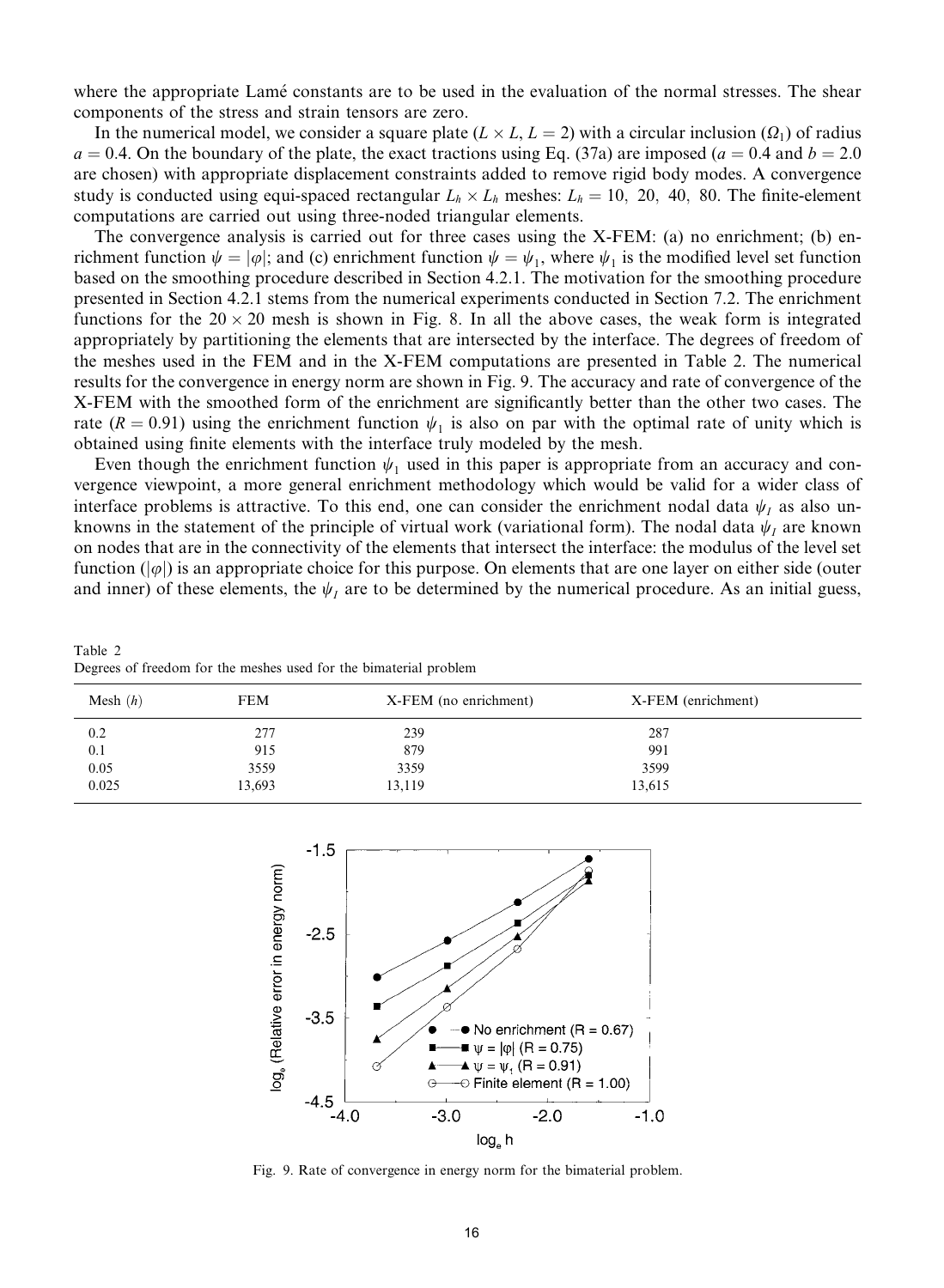the  $\psi_I$  can be set using the smoothing procedure given in Eqs. (15)–(17). Thereafter, an iterative scheme between the solution of the minimization problem with respect to  $\{u_1, a_1\}$  and that with respect to  $\psi_I$  would provide the minimization of the global problem. This would result in an optimum choice for  $\psi_i$ , and an appropriate form for the enrichment function  $\psi$  which is best suited for a given problem.

# 8. Conclusions

A methodology to model arbitrary holes and material interfaces (inclusions) without meshing the internal boundaries was proposed. The numerical method couples the level set method  $[11]$  to the X-FEM  $[8]$ . In the X-FEM, the finite-element space is enriched by adding additional functions to the approximation using the notion of partition of unity. The level set function  $\varphi$  is used to represent holes and inclusions, and in addition,  $\varphi$  is used to develop the local enrichment for material interfaces to model inclusions.

Numerical examples in two-dimensional linear elastostatics were presented to test the accuracy of the new technique. For the plate with a hole problem, a convergence study was performed for two different radii of the hole. Optimal rate of convergence in energy norm  $(\mathcal{O}(h))$  was obtained using the new technique. A bimaterial boundary-value problem with pure displacement boundary conditions was also considered. Issues pertaining to appropriate choice of enrichment functions for material interfaces were addressed, and a suitable enrichment function was derived that yielded accurate results and near optimal rate of convergence for the two-dimensional bimaterial problem. This study demonstrated that by incorporating level set functions in the X-FEM, we obtain a powerful and accurate numerical technique for the modeling of voids and inclusions without meshing the internal boundaries. The new technique is simple and versatile, and the results indicate its potential and promise in the modeling of interfacial phenomena in solid and fluid mechanics.

#### Acknowledgements

The authors are grateful for the research support of the National Science Foundation through contract CMS-9732319, and to the Office of Naval Research and the Army Research Office.

# **References**

- [1] T.J. Barth, J.A. Sethian, Numerical schemes for the Hamilton–Jacobi and level set equations on triangulated domains, J. Comput. Phys. 145 (1) (1998) 1-40.
- [2] C. Daux, N. Moës, J. Dolbow, N. Sukumar, T. Belytschko, Arbitrary cracks and holes with the extended finite element method, Int. J. Numer. Methods Engrg. 48 (12) (2000) 1741-1760.
- [3] J. Dolbow, N. Moës, T. Belytschko, Modeling fracture in Mindlin-Reissner plates with the extended finite element method, Int. J. Solids Struct. 37 (48-50) (2000) 7161-7183.
- [4] C.A. Duarte, I. Babuška, J.T. Oden, Generalized finite element methods for three dimensional structural mechanics problems, in: S.N. Atluri, P.E. O'Donoghue (Eds.), Modeling and Simulation Based Engineering: Proceedings of the International Conference on Computational Engineering Science, vol. I, Technical Science Press, Atlanta, GA, October 1998, pp. 53–58.
- [5] C.A. Duarte, I. Babuška, J.T. Oden, Generalized finite element methods for three dimensional structural mechanics problems, Comput. Struct. 77 (2000) 215-232.
- [6] Y. Krongauz, T. Belytschko, EFG approximation with discontinuous derivatives, Int. J. Numer. Methods Engrg. 41 (7) (1998)  $1215 - 1233$ .
- [7] J.M. Melenk, I. Babuška, The partition of unity finite element method: Basic theory and applications, Comput. Methods Appl. Mech. Engrg. 139 (1996) 289-314.
- [8] N. Moës, J. Dolbow, T. Belytschko, A finite element method for crack growth without remeshing, Int. J. Numer. Methods Engrg. 46 (1) (1999) 131-150.
- [9] J.T. Oden, C.A. Duarte, O.C. Zienkiewicz, A new cloud-based hp finite element method, Technical Report TICAM Report 96-55, The University of Texas at Austin, Austin, TX, December 1996.
- [10] J.T. Oden, C.A. Duarte, O.C. Zienkiewicz, A new cloud-based hp finite element method, Comput. Methods Appl. Mech. Engrg.  $153(1-2)(1998)117-126.$
- [11] S. Osher, J.A. Sethian, Fronts propagating with curvature-dependent speed: Algorithms based on Hamilton-Jacobi formulations, J. Comput. Phys. 79 (1) (1988) 12–49.